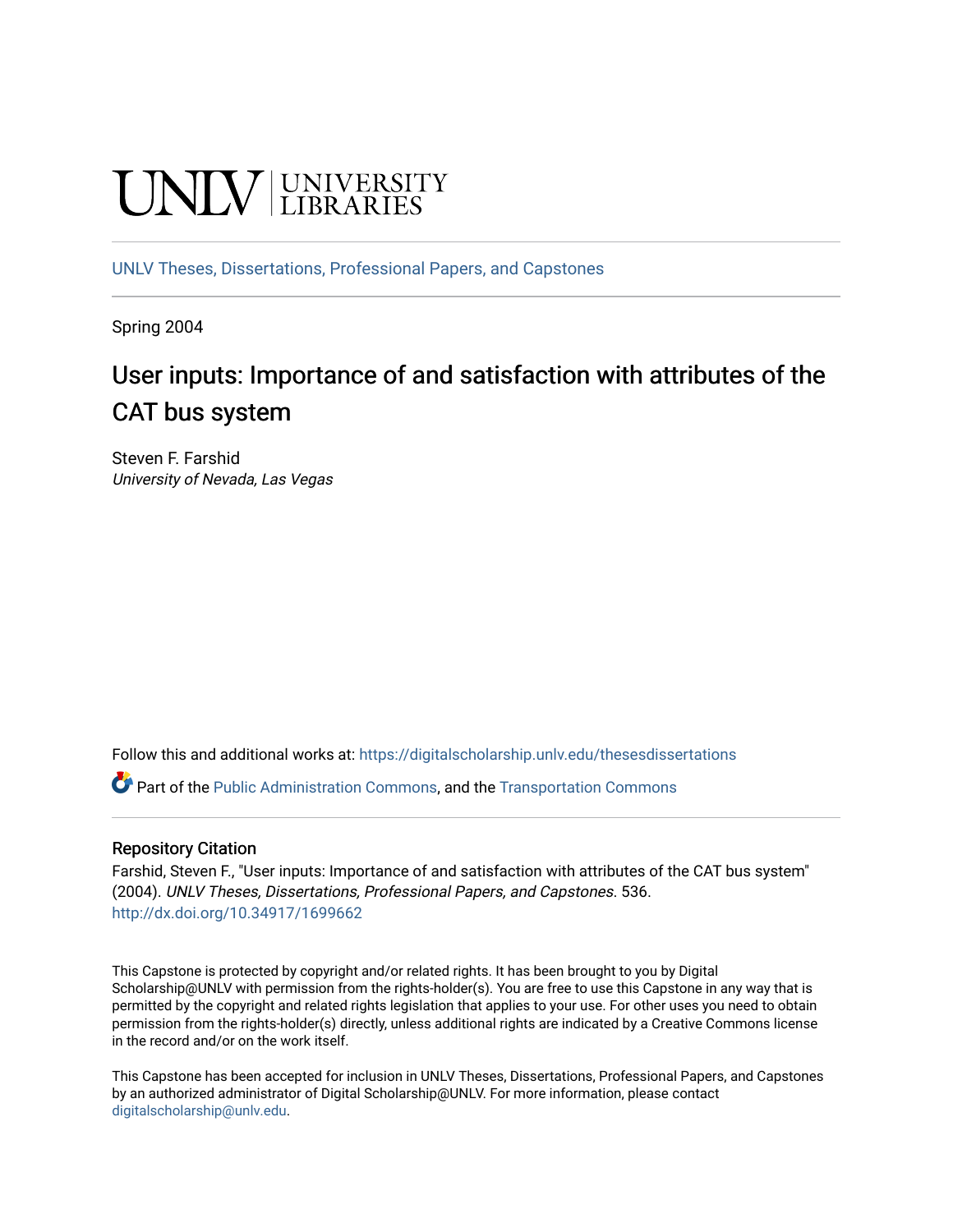# **USER INPUTS: IMPORTANCE OF AND SATISFACTION WITH ATTRIBUTES OF THE CAT BUS SYSTEM**

**By** 

## **STEVEN F. FARSHID**

Bachelor of Science, Florida State University, 2001

Department of Public Administration Greenspun College of Urban Affairs University of Nevada, Las Vegas Spring 2004

**A professional paper submitted to the Graduate Faculty in Public Administration in partial fulfillment of the requirements for the degree of Masters of Public Administration, The University of Nevada, Las Vegas** 

## **ABSTRACT**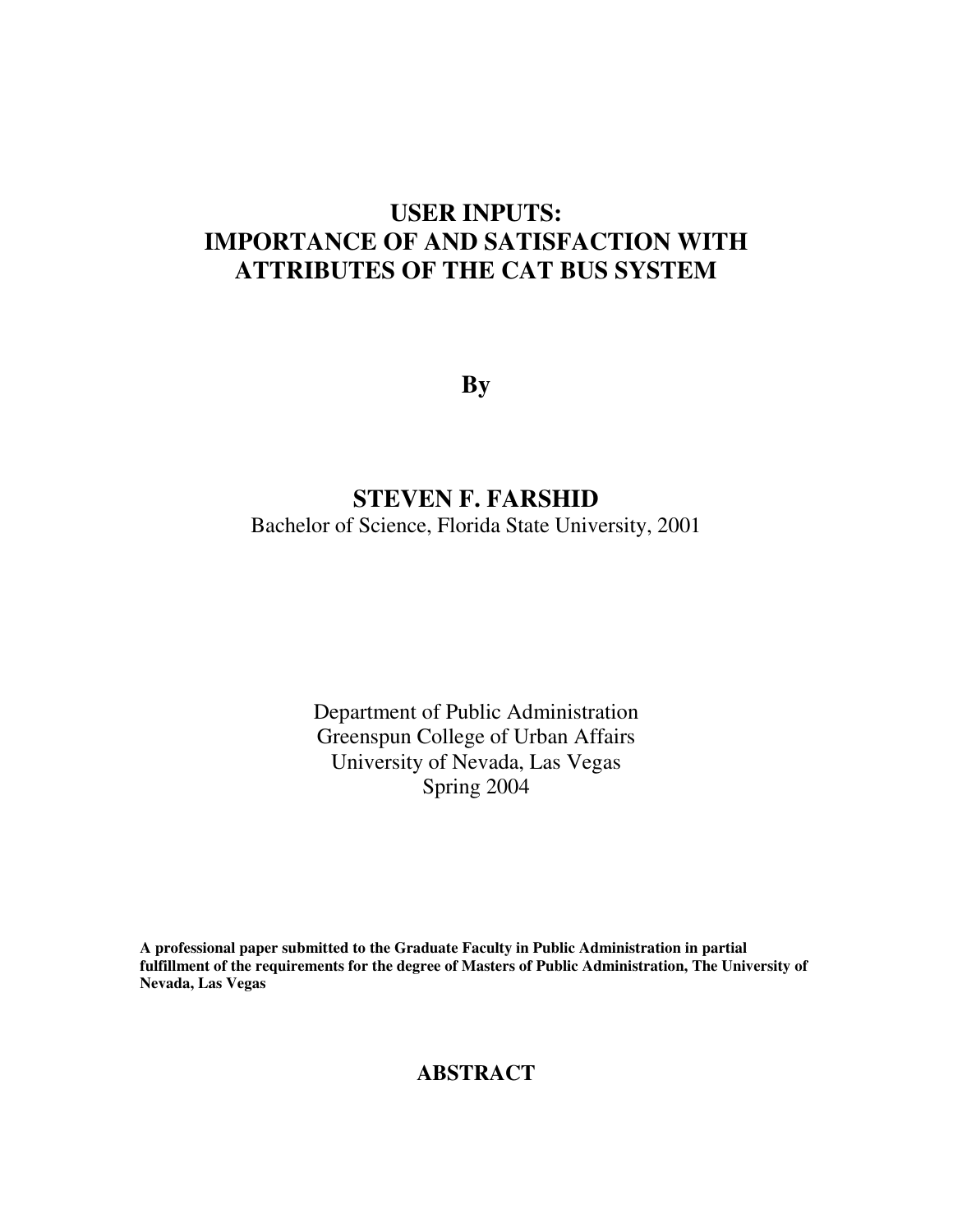Although studies of citizens' satisfaction with public services have been conducted in many cities on a variety of subjects, very limited empirical research has been conducted on mass transportation. Indeed, studies of financial impacts of mass transportation in urban areas do exist at length. Research on the environmental consequences of mass transit is quite abundant. However, studies on citizens' satisfaction of public transportation are limited.

 This study is designed to provide empirical data focusing on the importance of certain characteristics of the bus system and satisfaction or dissatisfaction with said characteristics within the Citizen Area Transit system (CAT) in the greater Las Vegas area. With a population of approximately 1.6 million people (US Census, 2003) and a diverse range of needs, the Las Vegas Valley and Clark County serve as a good model of other cities around the country. It is the purpose of this research paper to gain knowledge and understanding of the value of consumer opinions on the CAT bus system.

 In a descriptive study of this nature, it is sometimes difficult to determine actual levels of satisfaction. Without national norms or data from a comparable department, it is challenging to draw meaningful conclusions about the population as a whole. This study attempts to provide a baseline measure for use in planning city- and county-wide programs, and against which data collected in the future can be compared. The goals of this project are twofold: 1) to produce data that show an accurate representation of the citizens who utilize the CAT system and what they feel are the most important characteristics of the system, and 2) to study the general level of satisfaction with each major characteristic of the CAT system.

### **TABLE OF CONTENTS**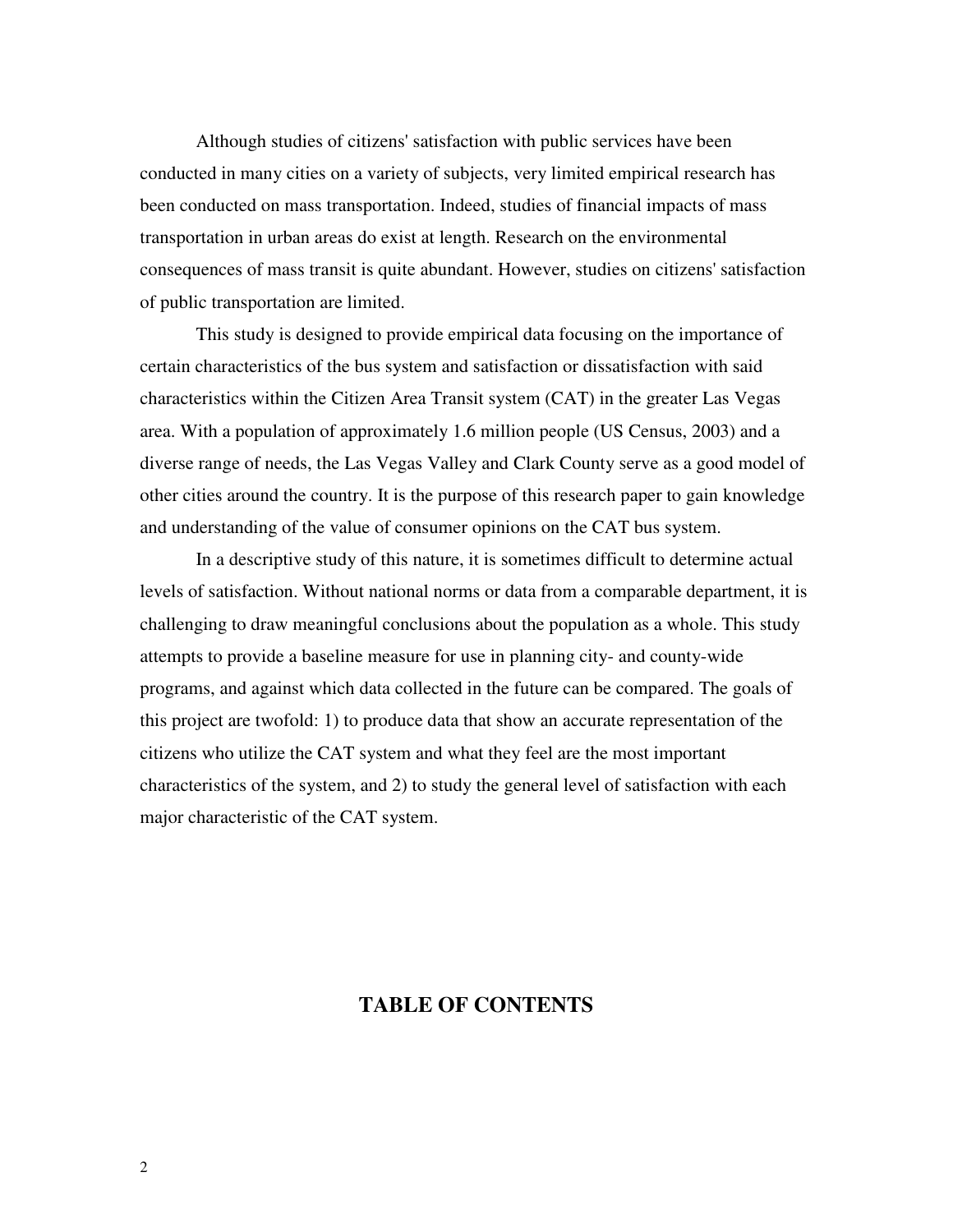| <b>Statement of the Problem</b>            |
|--------------------------------------------|
| <b>Research Questions</b>                  |
| Significance of the Study                  |
| <b>Background Information</b>              |
| <b>History of Mass Transit</b>             |
|                                            |
| Attribute Importance and Mode Satisfaction |
| Wish Fulfillment                           |
| <b>Travel Mode Choice</b>                  |
| <b>Individual Response Data Inputs</b>     |
| Summary                                    |
|                                            |
| Purpose of the Study                       |
| <b>Research Question and Hypotheses</b>    |
|                                            |
|                                            |
| <b>Quantitative Measure</b>                |
| <b>Survey Design</b>                       |
| Participants                               |
|                                            |
|                                            |
|                                            |
|                                            |
|                                            |
|                                            |

## **INTRODUCTION**

It would be a logical assumption to say that the riders of the Citizens Area Transit system, hereafter CAT, are utilizing and therefore must be pleased with the bus system since the Regional Transportation Commission, hereafter RTC, saw a jump in the number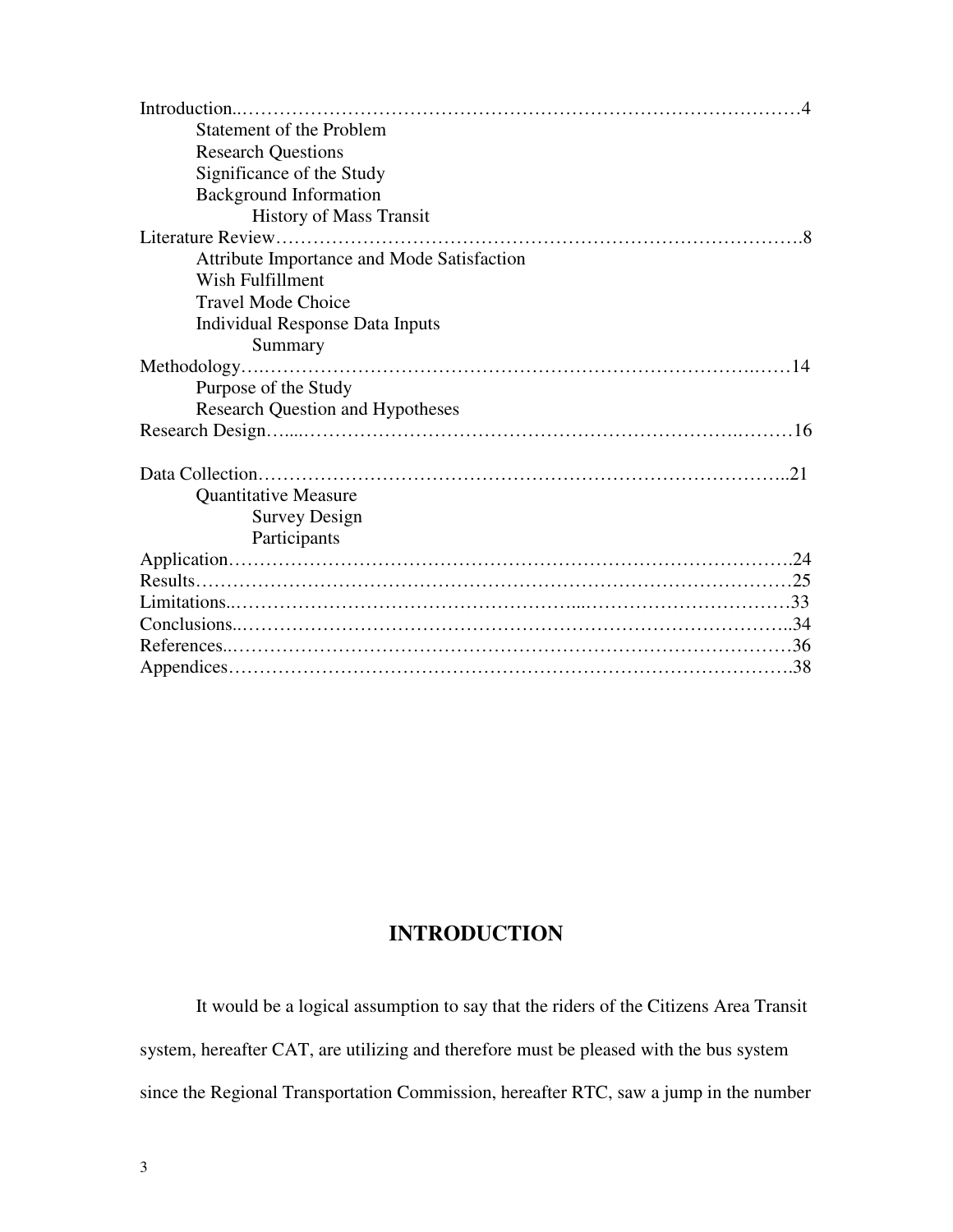or riders for the past 6 years in a row (RTC, 2003). So why conduct a study in satisfaction? Everything seems to be in order. Based on raw numbers, we can see the people are indeed using the CAT system and can assume they are satisfied with the service the RTC provides. If examined more closely, we see that the numbers are actually slightly inconsistent with the rapid growth in the Valley area, with growth in ridership numbers starting to lag behind population growth. With the addition of 6,000 residents each month and over seventy-five new vehicles registered each week with the DMV (Malone, 2003), much higher numbers should be reflected in growth statistics of both the Valley and the CAT bus system. Many studies have been conducted on travel mode choice and the reasons why people choose personal vehicles over mass transit. Goldstein and Moses' study (1975) on the spatial structure of urban areas explored several reasons including cost effectiveness, behavioral studies and urban sprawl. This paper does not intend to probe into the economics of mass transit nor does it attempt to take issue on environmental concerns. It does, nevertheless, gather qualitative input and examine it to understand why some feel the CAT system is not an attractive alternative to highway congestion. Are the people that choose to ride mass transit in Las Vegas truly happy with the service? Browsing current articles uncovers no opinion pieces from the citizens of Las Vegas. Nothing has been published expressing public opinion either in favor or displeasure of the CAT bus system. Exposing reasons behind the disproportional increase in ridership numbers will have to start with removing the muzzle from the silent masses.

#### **Statement of the Problem**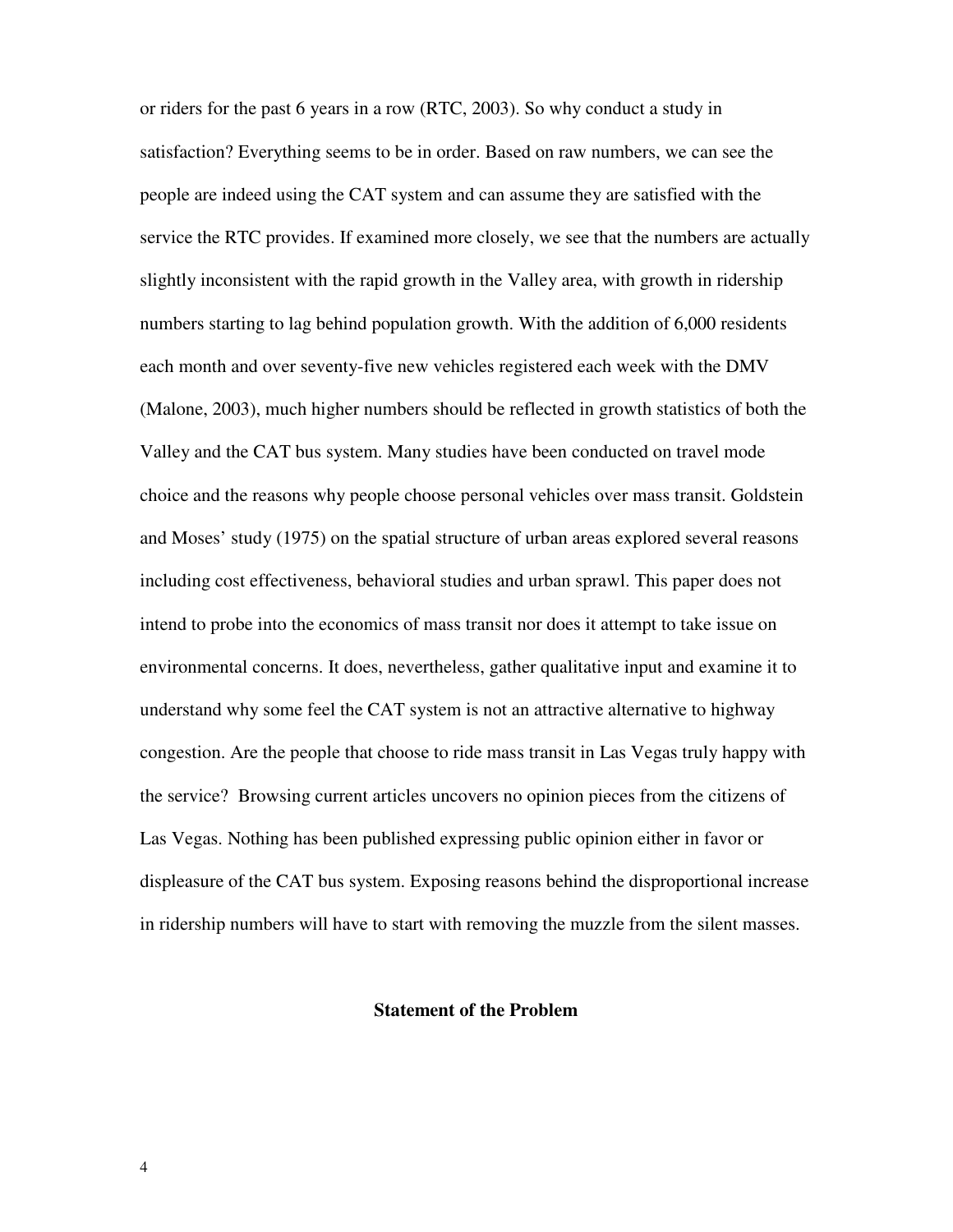Conducting questionnaires on the subject of citizens' satisfaction and attribute importance of the current CAT system seems to be the best way to probe into riders' opinions. This information may be important to the formulation of public policies and programs. After all the goal of public service is to serve the public. It is hard to adequately serve anyone if you don't know what he or she wants. It is logical to expect that in organizations that provide clear justifications for their programs, individuals will express more positive attitudes toward them. Justifications would not be necessary, however, if programs more reflected consumers' wants and needs.

 In 1991, The United States Department of Transportation (USDOT, 1991) conducted a study that focused on gathering opinions from individuals and organizations as a whole on satisfaction with national transportation services and the utilization of the information. The study concluded that departments needed to be more aggressive in gathering and analyzing consumers' opinions and applying them to the policy making process (Hamman, 1993). The study contended that more incorporation of public opinion is needed across the country.

#### **Research Questions**

Survey research was used to analyze and evaluate opinions of the citizens of Las Vegas and to determine if their input can be adequately incorporated into the policy making of the Regional Transportation Commission. The research questions used to guide this study include the following: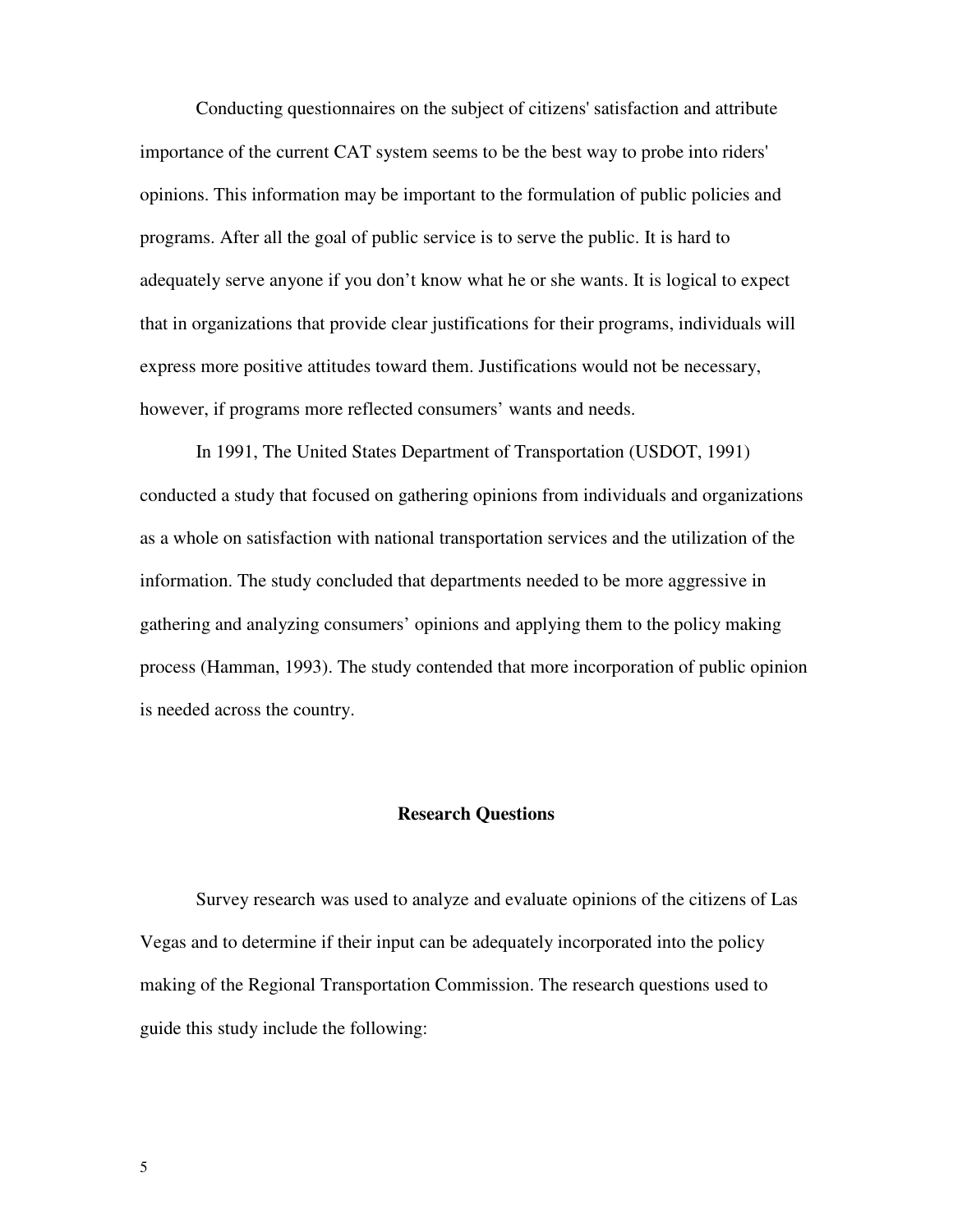- 1. Which characteristics of the CAT bus system are of the most important to the riders in the Las Vegas area?
- 2. How satisfied are the citizens with each of the characteristics?

#### **Significance of the Study**

 This research will analyze and evaluate which attributes of the system are most important to riders and how satisfied they are with each. In gathering these inputs, this study attempts to review the effects of consumers' inputs and their impact on decision making in the area of mass transit. The overall objective of future studies of these inputs is to ultimately improve the city's bus system and mold public transportation to the needs of consumers. In turn, the overall objective of the Regional Transportation Commission is to provide a needed service to the public. Therefore, input from riders and the analysis of these inputs are vital to the overall objective. Citizens must feel that their voice is heard and their opinions matter. These same citizens reasonably expect that their specific needs will be represented on an agenda in front of the Regional Transportation Commission. If the commission fails to embrace the needs of riders, they put themselves at risk of losing the confidence and support of the citizens.

The significance of this study is lies in the fact that the riders of the CAT bus system have yet to be heard. In a democracy, bringing people's opinion to the foreground is something that should be mandatory when undertaking policy making in the public sector.

#### **History of Public Transportation Studies**

6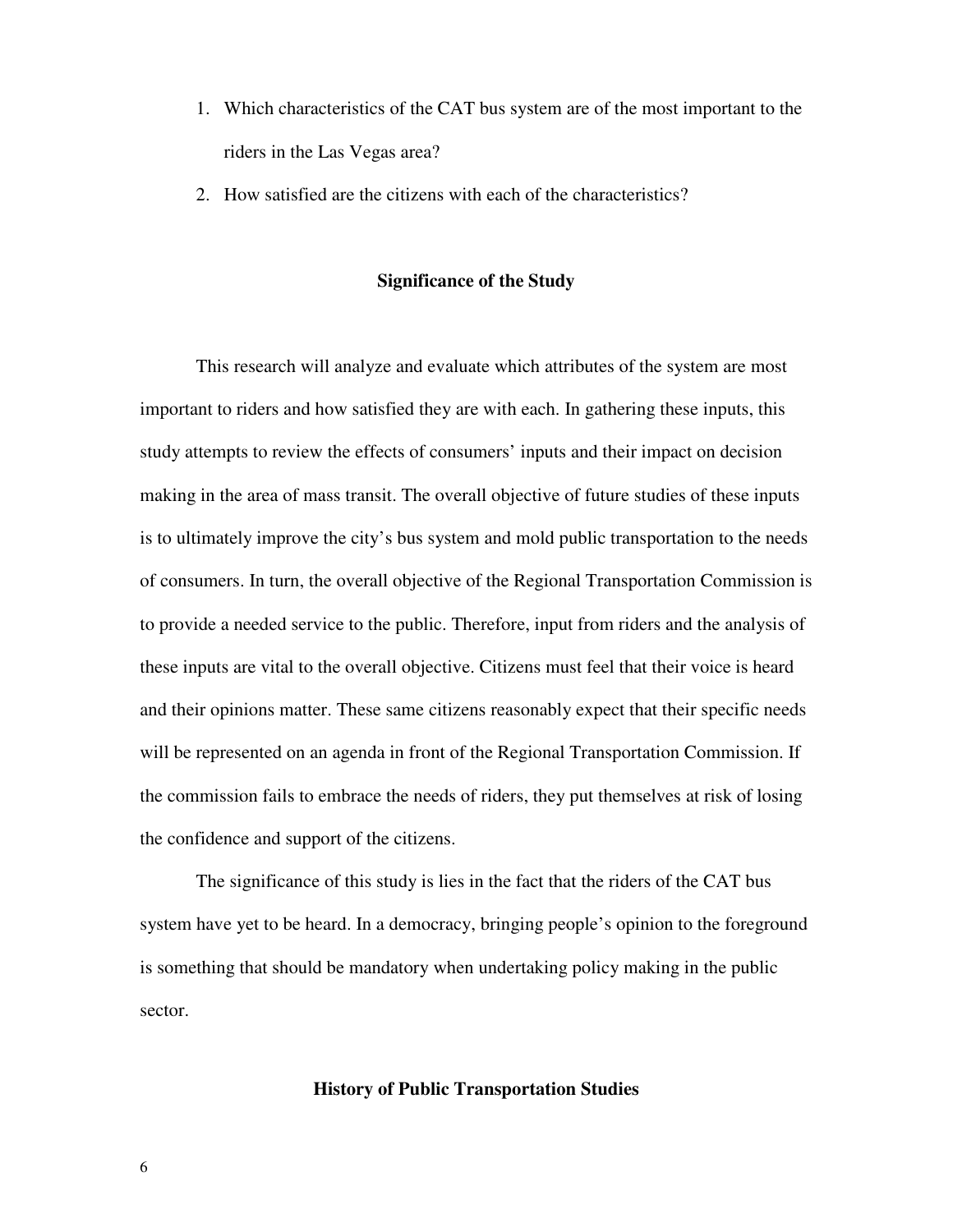The nineteenth century city in America relied upon rail transportation, the horse drawn streetcar, as the primary mode of travel to get people to and from work. In the twentieth century the automobile replaced the streetcar as the dominant mode for commuters (Horton, 1973). Traffic congestion, air pollution, noise pollution, and wasteful use of gasoline can be logically attributed to the growing use of automobiles. Transportation polices that would encourage the use of public mass transportation relative to the private automobile have been proposed by public interest groups and government agencies, such as the Environmental Protection Agency, in order to alleviate the problems of congestion and pollution (Horton, 1973). The overcrowding of highways and smog concerns have led administrations around the country to consider improved mass transit systems in order to increase ridership and in turn reduce overuse of the automobile (Momon and Marshall 1977). However planning and design sometimes fall short of the actual opinion of citizens. Misused generalizations of what people want might lead to under-utilization of the system. The few studies that have attempted to gather public inputs have fallen short of expressing specific feelings of the citizens of the community. Studies done in the past, as expressed in the literature review, are sometimes focused on aspects such as financial and budgetary concerns and overlook citizens' personal opinions. Controls for pre-existing conditions and spurious factors have been under-utilized or are all together non-existent.

#### **LITERATURE REVIEW**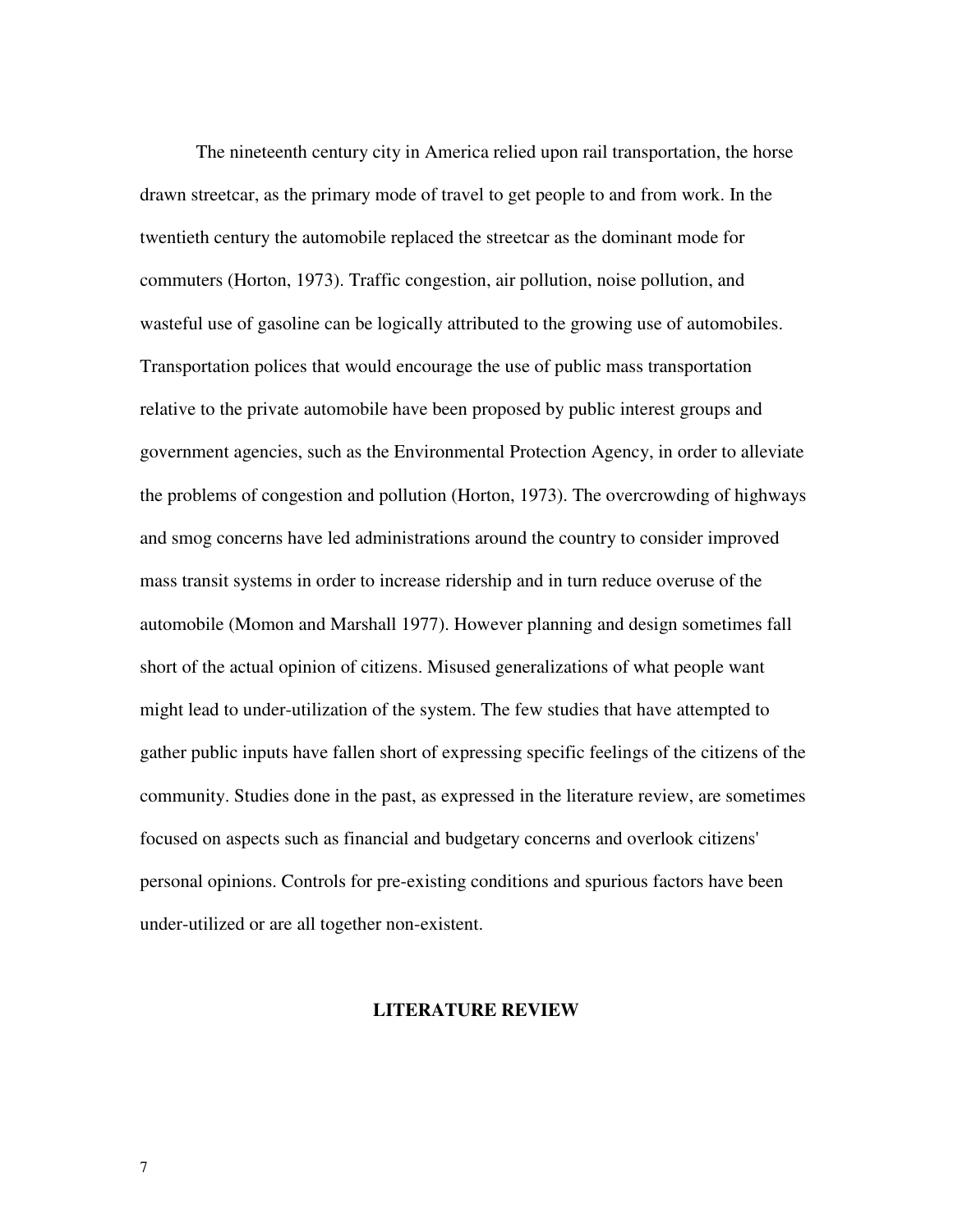Researchers are keenly aware that the vitality of the metropolitan area depends, in part, on its system of transportation (Merewitz, 1972). According to the United States Department of Transportation (2003), a "necessary condition for health in an urban economy is the efficient performance of its internal circulatory system." It is also the opinion of the USDOT (2003) that the existing auto-dominated travel networks of the United States' urbanized areas are proving to be increasingly inefficient in terms of both personal and social costs. Excessive fuel consumption, balance of payment problems, deterioration of urban air quality, and peak hour congestion all can be related to an urban network form which must support a person-to-vehicle ratio that has incessantly moved toward unity. For example, today nearly 75 percent of all work trips are made in singleoccupant automobiles.(Guanthier, 1981)

Why are so many people making the decision of clogging highways, polluting the air and pure inefficiency? As expressed extensively throughout this study, research is somewhat limited in the area of the gathering and analyzing public opinion on public transportation. Some of these studies have focused on why people make the choice of automobiles over mass transit. Others analyze the cost-benefit of choosing to take the bus. Very few, indeed, use individual inputs as the focus of the study.

#### **Wish Fulfillment**

Early research on the matter of mass transit did probe into what people wanted out of a mass transportation system. Leonard Merewitz set out to investigate what the people of San Francisco wanted. He focused on public transportation and, in particular, the San Francisco Bay Area Rapid Transit system (BART).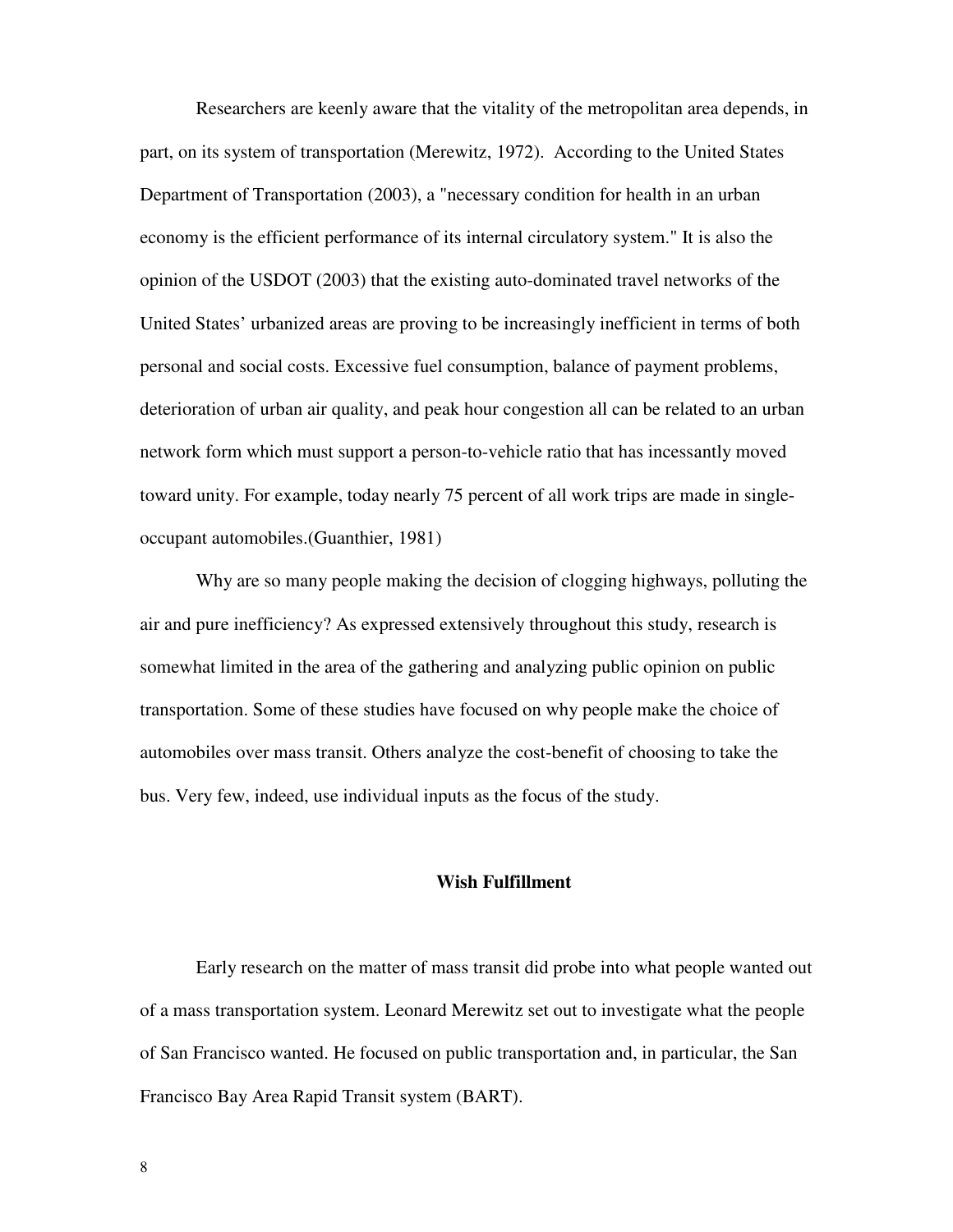In 1949, the San Francisco area was overwhelmed with the automobile. Clogged city streets sent local and state government into a scramble over designs of super highways and rail systems (Merewitz, 1972). As explained by Merewitz (1972), engineers love fixed structures such as dams, highways or rail transit to solve problems. Often, a range of other solutions are missed by the narrowness of these visions. This is the question that Merewitz (1972) set in front of him: is BART what people in the San Francisco area want? He used only a straight numbers analysis to determine if BART was the answer to the area's transit problems. Ridership, cost-benefit analysis and adequate land use were the areas of focus.

Merewitz found that, according to financial and participation numbers, the people of San Francisco were being overcharged for an underutilized mass transit system. He alludes to the fact that if the city had gathered public inputs perhaps planning mistakes could have been avoided. Unfortunately, individual responses to satisfaction were not gathered. Furthermore, Merewitz (1972) himself failed to gather inputs and viewed the citizens of San Francisco as sheer numbers on paper. Still his study shows the importance of establishing a foundation of public needs and utilizing those needs as an important aspect of mass transportation planning.

#### **Attribute Importance and Mode Satisfaction**

Gunthier and Mitchelson (1981) investigated reasons behind increased automobile usage in and around American urban areas. Gunthier and Mitchelson (1981) viewed individuals as an "information processor" who inputs learned attribute evaluations and outputs an overall evaluation. The article contends that an individual's overall judgment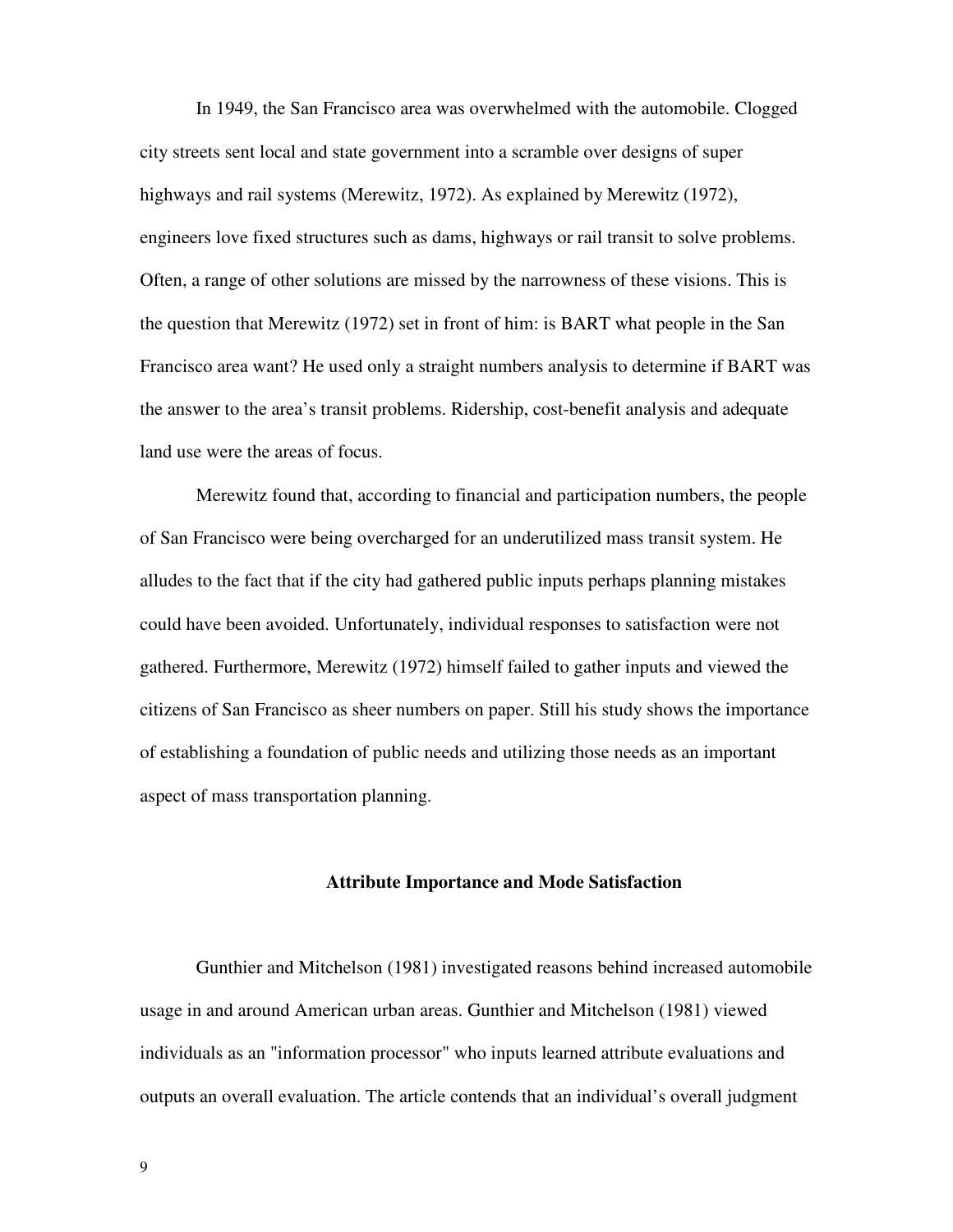of a particular mode is a function of characteristics, or *attributes*, of that mode relative to modes of transportation alternatives. In other words, people chose alternatives by weighing certain features of each and making a decision based on the most positive attributes. Here, they are expressing the importance of not only individual inputs, but evaluating single elements as an effect on the overall output.

Gunthier and Mitchelson (1981) questioned bus patrons on levels of importance on each attribute they identified. They hypothesized that a relationship would exist between importance of each attribute and the general satisfaction of each. A trend analysis was used to test their hypothesis. Analysis of variance using satisfaction scores as the independent variable were computed on the importance scores. The scores obtained for 6-point scales of satisfaction provided them with a criterion to divide importance into six categories. Guthier and Mitchelson (1981) found that indeed, a relationship did exist between importance and satisfaction, indicating that there was indeed a relationship between what attributes riders deemed important and at what level of satisfaction each attribute ranked. This finding seems to lay the ground work for studies claiming that improvement to only a few, largely-regarded attributes could greatly improve satisfaction to the overall system.

#### **Travel Mode Choice**

Exploratory research on the matter is extensive. People want to know why we make the choices we do, especially where our decisions as a whole have a rather harmful effect to the environment. Once again the focus has turned to an environmental issue. Although my study does not converge on such matters, this study shows an interest in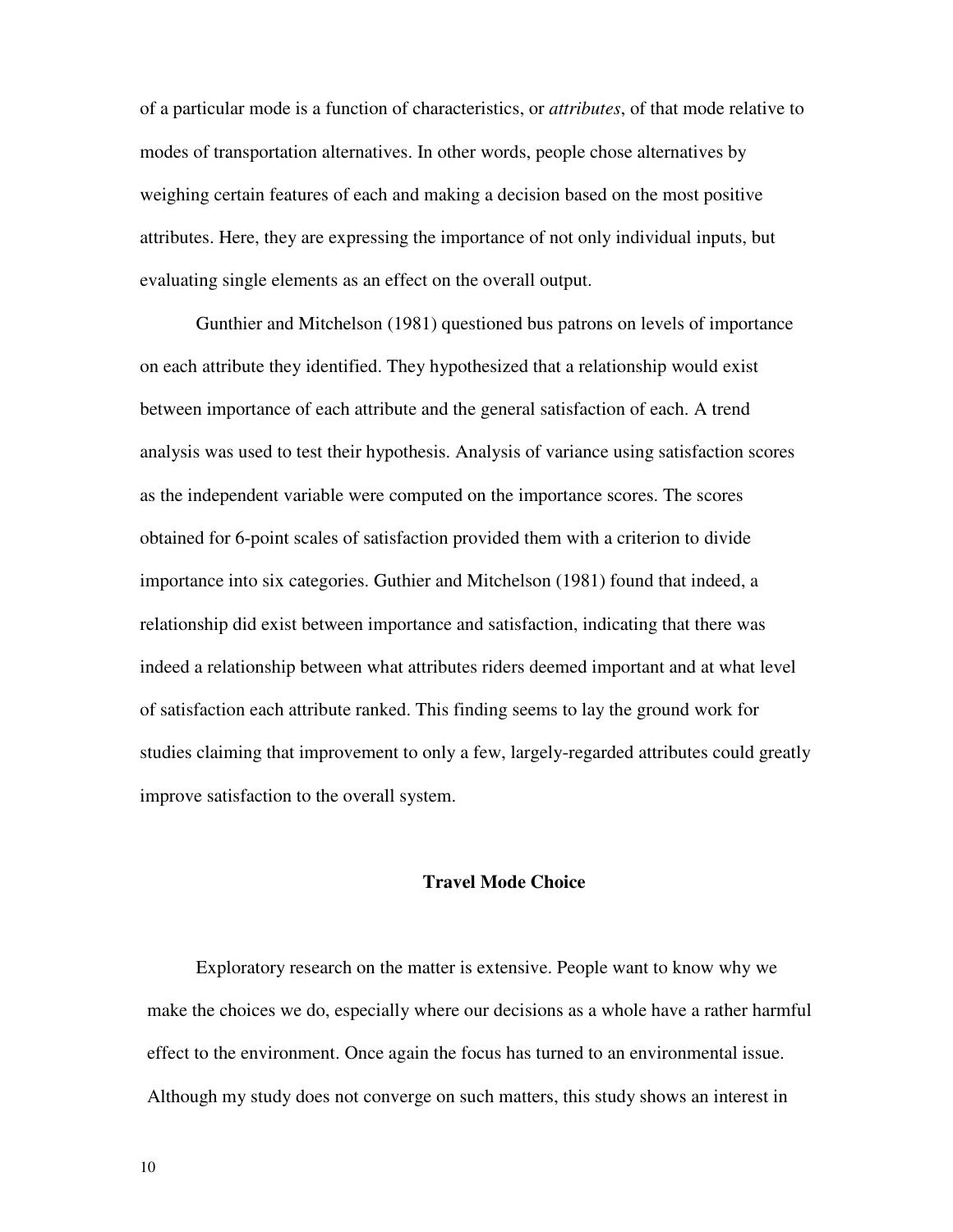public opinion and assembling these inputs. Furthermore, Momon and Marshall (1977) draw out the implications of their analysis on public policy.

Mamon and Marshall (1977) looked toward a causal model for the use of public transportation in urban areas. In their study, they analyze determinates of the choice of the automobile for the work journey rather than alternative modes, such as public transportation. The data is drawn from an origin-destination study conducted in the city of Indianapolis. Their general hypothesis is that mode of transportation chosen, i.e. personal automobile vs. mass transit, is a function of a number of interdependent variables; i.e. cost of travel mode, convenience of travel mode choice and travel time of mode. They furthermore propose a model specifying these interrelationships and evaluate them by assigning numeric values to each variable. Their research is unique because they utilize individual-level data. They were able to avoid problems that come up when attempting to draw inferences about individual behavior on the basis of the aggregate data as Merewitz did.

While their findings were mixed, they found considerable evidence that supported their hypothesis that structural variables, such as schedules of the bus system and route coverage, were critical determinants of modal choice. Mamon and Marshall (1977) also find that public policy itself lends to the over use of automobiles. They argue that despite benefits of mass transit, local and state governments funnel money into highway construction and away from public transportation alternatives, ignoring data from costbenefit analysis and most important, citizen input.

#### **Individual Response Data Inputs**

11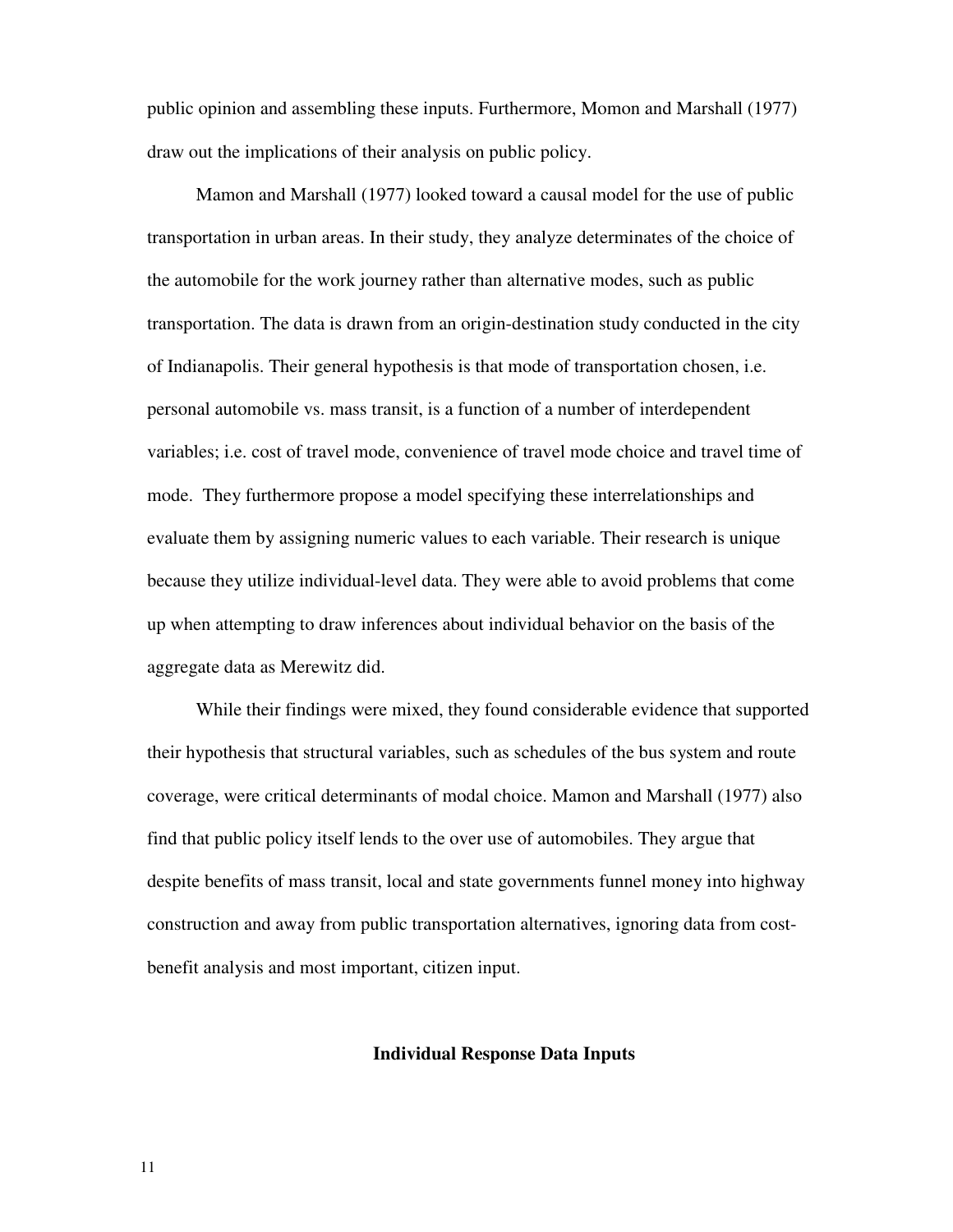Perhaps the most relevant study was conducted by Horton (1973). Horton's study reflected all of the key elements: individual inputs, satisfaction study, questionnaire utilization and policy impact. His research represented an initial step in the development of alternative public policy planning. His study focused on individual reports on changes in satisfaction as a direct effect on changes in various characteristics of the Indianapolis public bus system. He monitored changes in both satisfaction responses and overall ridership patterns for what he believed to be a representative sample of individuals in the study area.

Most applicable to this study, Horton was concerned with the value of choice in a society. He thought that policy makers should approach urban transportation issues from the perspective of specifying various alternatives from which society can choose through democratic mechanisms. Horton was interested in the results of an information gathering procedure to monitor public feelings toward an improved mass transit system. His model involved the results of two surveys taken before and after the introduction of a new bus system. Horton focused on the explicit changes in characteristics of the system.

It was Horton's belief that large sums of money have been invested in transportation planning with little knowledge of the possible effects of popular alternatives. Furthermore, he feels that the urban transportation planning process been a "costly learning experience (Horton, 1973)."

Horton's rigorous experimentation revealed that there were certain attributes that the public felt strongly about. Among these attributes were "bus fare," "route coverage," and "wait times for bus." Once these attributes were identified, Horton focused on them and closely monitored changes. He found that when demands were met on the characteristics riders felt most strongly on, overall satisfaction increased and, in fact,

12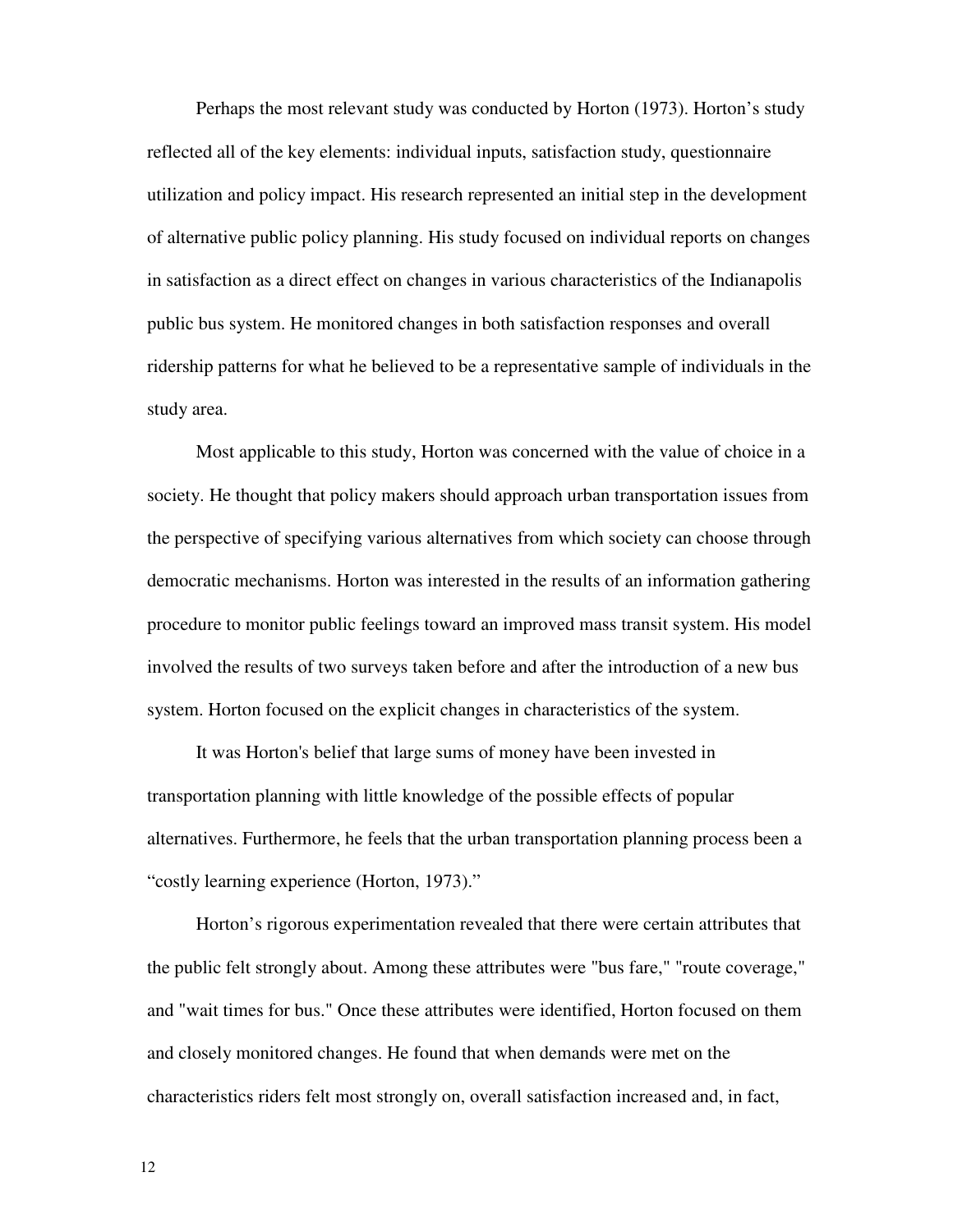other unchanged attributes received more favorable results. Horton explains that the procedure used, with additional refinement, appeared to offer promise of being a "useful devise for monitoring public responses to ongoing changes in public transportation (Horton, 1973)."

#### **Summary**

Research does indeed exist on the matter of public opinion and its effect on public transportation. The above studies are only an initial attempt, however, to bring citizen input to the foreground of public transportation policy making. While one study was occupied with the task of gathering and analyzing public inputs, the other was concerned with the application of general levels of satisfaction to the planning process. Still others were interested in why we choose to do what we do and still more studied the economical and environmental impacts of our choices. It seems that research has indeed been conducted in the past, but with a different agenda. For example with Gunthier and Mitchelson (1981), the goal was not to improve on a mode of travel, but to investigate reasons why people make choices that are cost-inefficient.

#### **METHODOLOGY**

The purpose of the study is to identify the riders' perspective of key characteristics and evaluate the satisfaction level of the riders of the CAT bus system in the Las Vegas Valley. This research will analyze and evaluate the input of riders as an impact of future decisions about area transit. The literature provides an overview and a rationale for its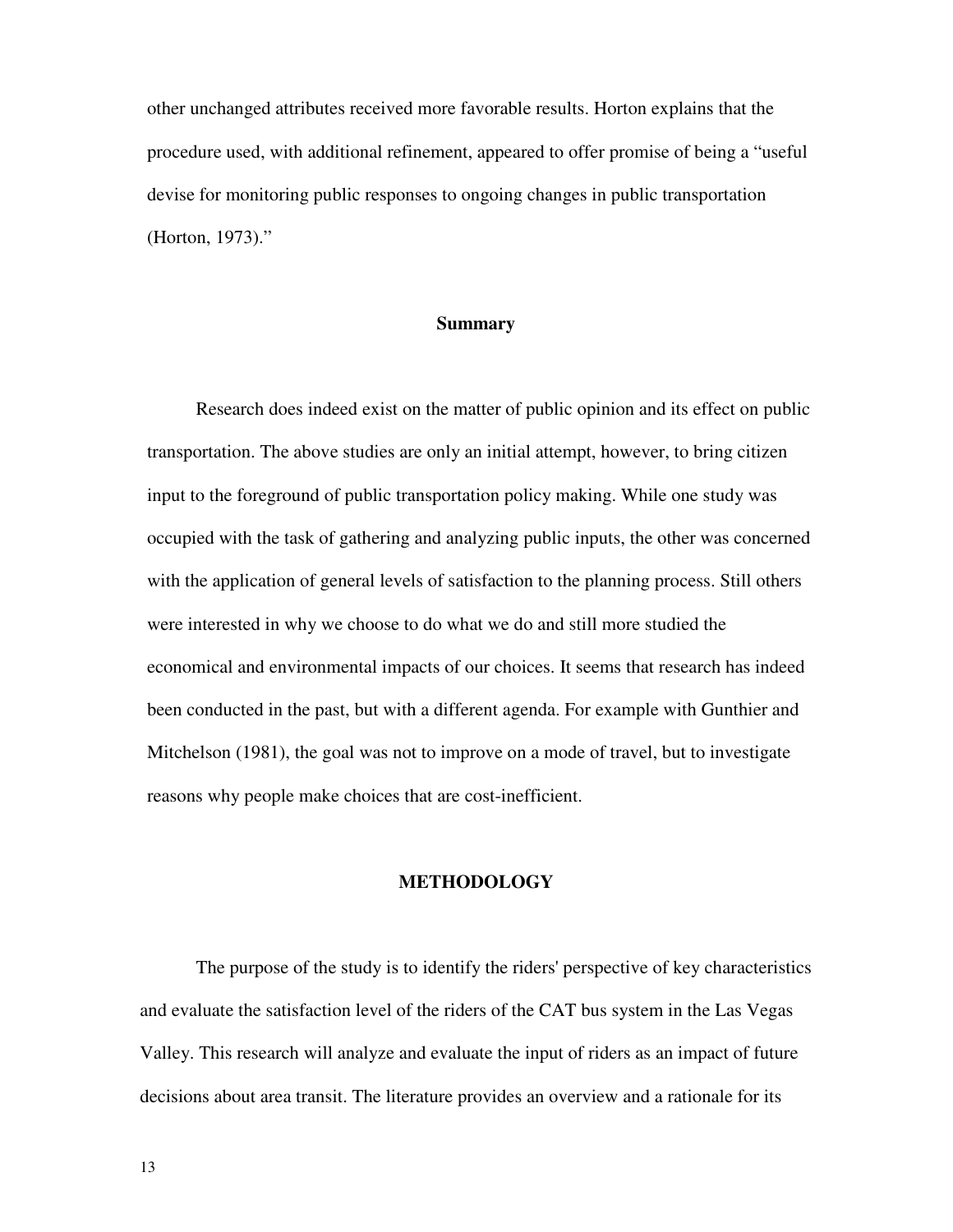effectiveness on implementing change based on extensive economical research. However, the literature offers little information of the effectiveness of such change initiated by public opinion supported by empirical data. This research seeks to meet its objective by examining what individuals feel about what the Commission has accomplished. Furthermore, the intent of this study leads to the evaluation of how the inputs gathered can be incorporated into the planning process of the Commission. This study does not assume that the Commission has failed to meet citizens' needs, rather the study is designed to simply uncover the opinion of CAT bus system riders.

#### **Research Question and Hypotheses**

The following research questions and hypotheses were used to guide this study in data collection and analysis:

1. Which attributes of the CAT bus system are of the most important to the riders in the Las Vegas area? Gauthier and Mitchelson (1981) and Horton (1973) have identified certain characteristics, or *attributes*, that have the most impact on overall satisfaction with a transit system. My hypothesis is that the most important attributes will be characteristics of wait time and on-time service. Patience is a virtue, one that I myself do not possess. I assume that riders of the CAT bus system have a schedule to keep, and meeting certain obligations in a timely matter could prove to be on the top of the riders' list. The attributes of travel time, cleanliness and safety on the bus might emerge as some of the more important characteristics.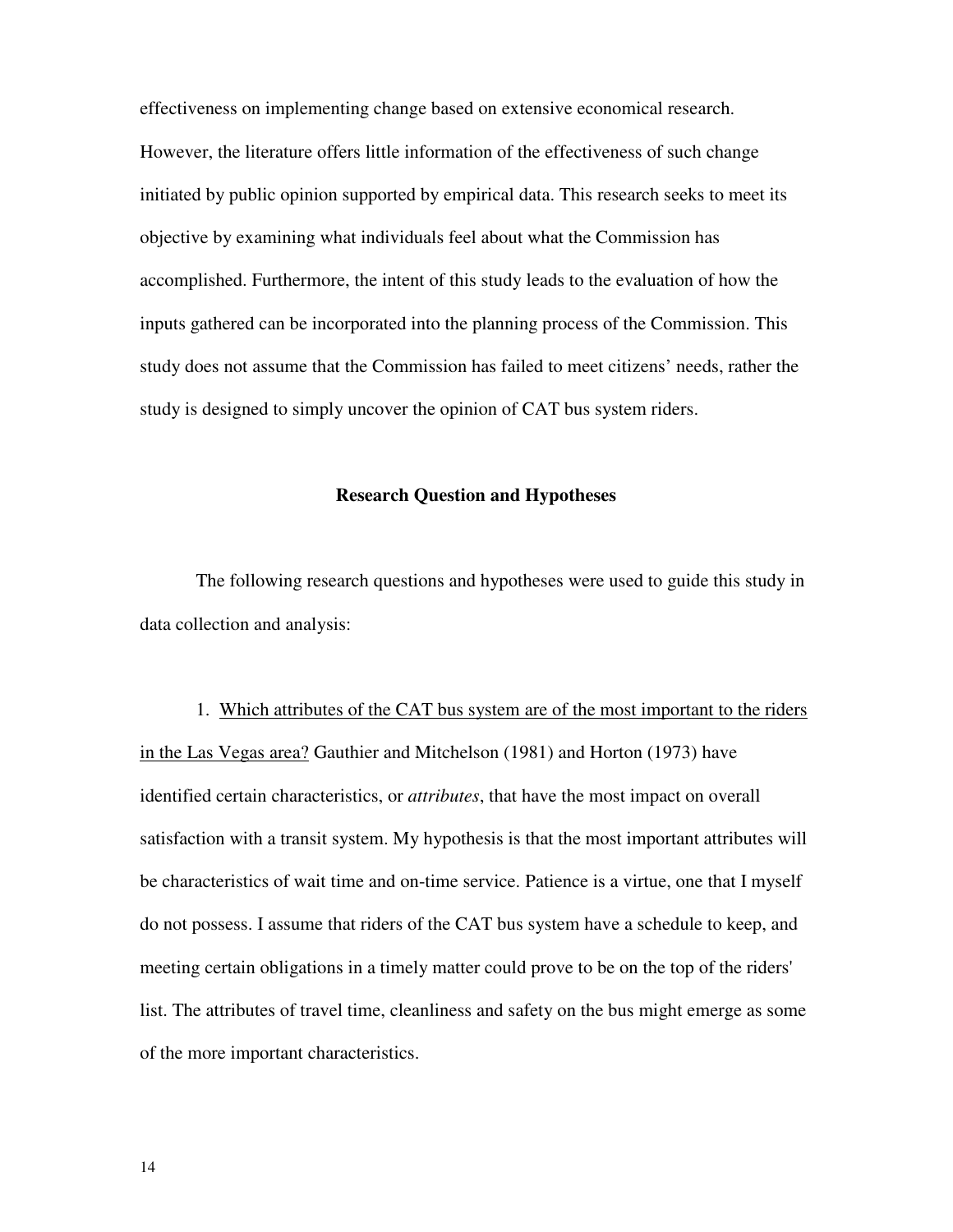2. How satisfied are the citizens with these attributes? The research hypothesis is that people love to complain. No matter what the current status is, riders will demand improvement. Although it is important to evaluate overall satisfaction, Identifying individual attributes that riders feel strongly about and analyzing pitfalls in the system is most relevant. After reading Horton's study, it is logical to assume that with improvements to the attributes with the highest importance score, overall satisfaction will rise. The dependent variable in this case is satisfaction. The independent variables are the twenty identified attributes of the bus system discussed later.

#### **RESEARCH DESIGN: SURVEY**

 Surveys are the most popular form of social research because of their versatility, efficiency and generalizability. Survey research is "a type of social science method in which survey questionnaires are used for the purpose of making assertions about some population and discovering the distribution of certain traits and attitudes of that population (Shutt, 2001)." Survey research will be conducted on randomly selected routes to make assertions about that population in the valley as a whole. The primary purpose of the survey is to gather inputs on the effectiveness of the CAT bus system to provide satisfactory service and meet the needs of its riders. The data will then lend to empirical tests of hypothesis regarding levels of satisfaction.

 The data was obtained from a self-report survey questionnaire that was offered to the population of riders that ride during the randomly selected time and day of the week over a six-week period. The questionnaire will be utilized to evaluate the level of satisfaction of each attribute with accordance to each attribute's order of importance. This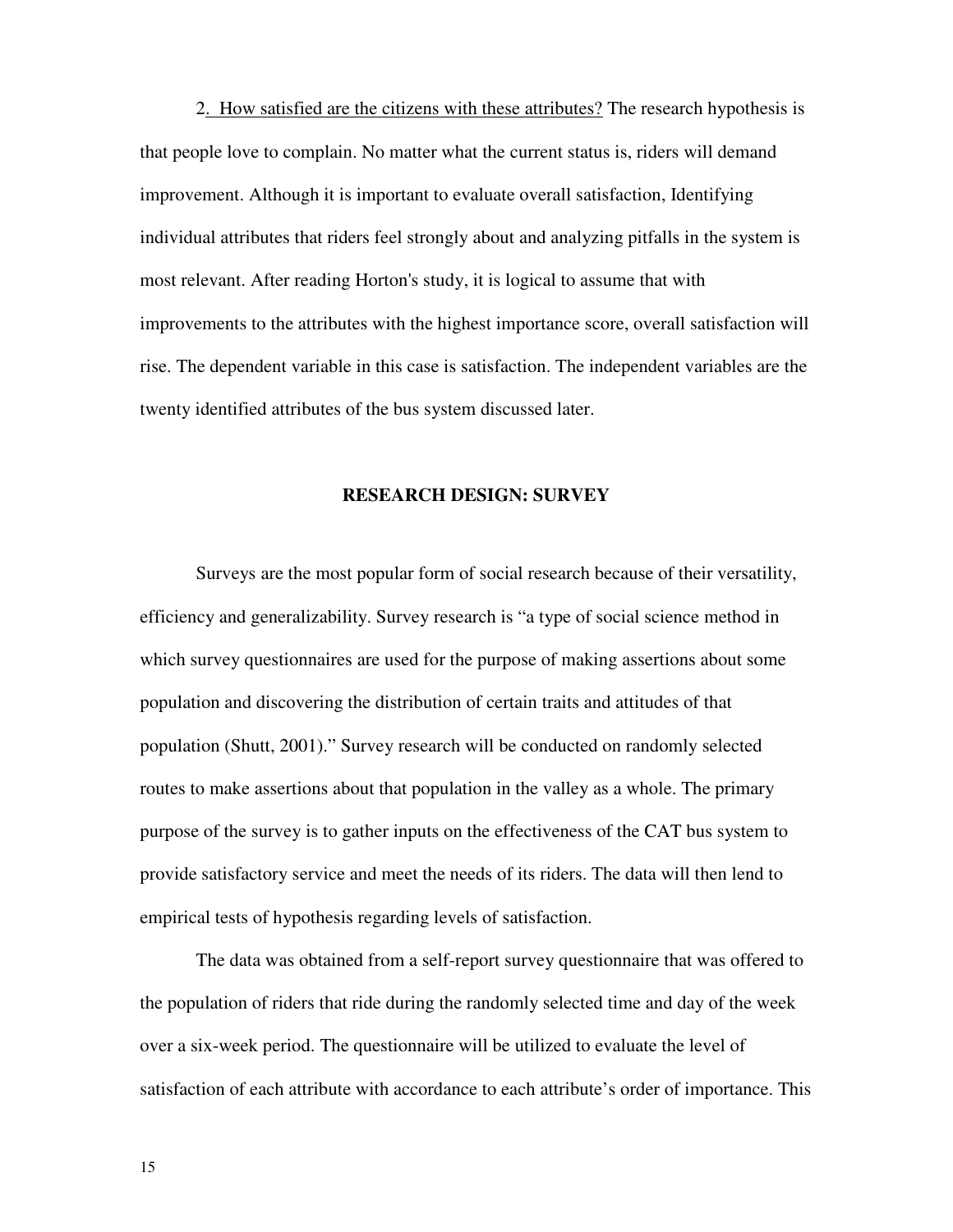survey queries patrons on reasons of travel mode choice, importance of attributes and ability of these attributes to meet the needs of riders.

 The survey questionnaire was distributed on the bus ride from randomly selected routes over a six week period. Allowing for six weeks of data collection was chosen as a goal in order to meet a time-table for completion of this research study in six months. Each rider on the randomly selected routes were given the opportunity to voice their opinion by completing a survey while they rode to their stop. Attached was an informed consent letter explaining the purpose of the study as well as give instructions as to completing it (see Appendix A). The total distribution and collection process took approximately 7 weeks.

 The questionnaire was developed by integrating questions used in previous research and questions developed by the researcher in order to access the variables under investigation. The survey followed this order:

- 1. Respondents were first exposed to a list of ten questions that help identify characteristics of riders (see Appendix B).
- 2. Next, respondents in the survey situation were exposed to a list of representative mode attributes.
- 3. Each subject rated each attribute in terms of its perceived importance. This was accomplished by ranking each attribute onto a Likert-type categorical rating scale with five response cues (see Appendix C).
- 4. Finally, each subject evaluated attributes relative to their level of satisfaction with the attribute. Again, a Likert rating scale is used (see Appendix D)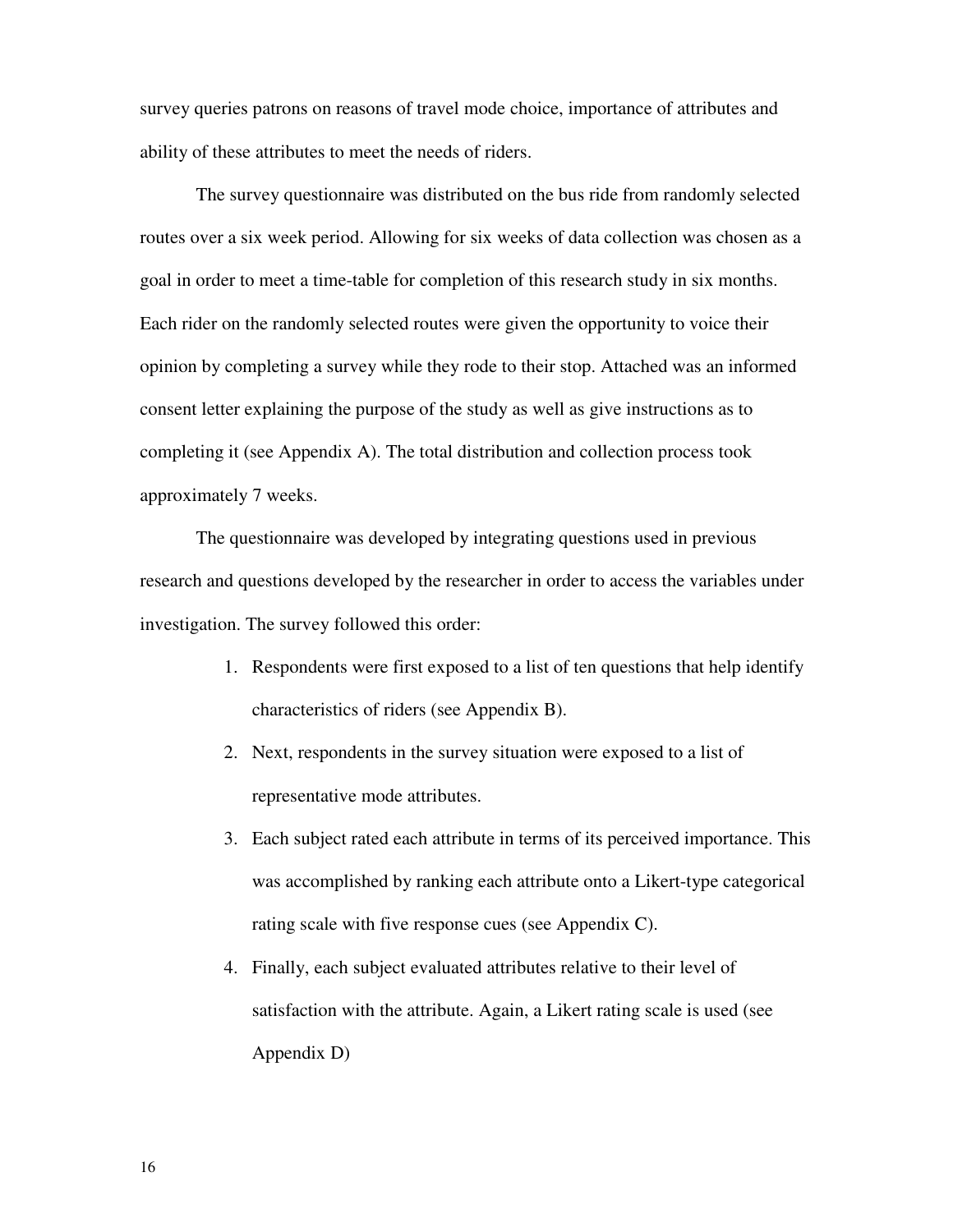#### Participants

 The CAT bus system falls within the boundaries and jurisdiction of Clark County. Bus service is incorporated into the city of Las Vegas, the city of North Las Vegas, Summerlin, Green Valley, the city of Henderson, Boulder City, the city of Laughlin and the city of Mesquite. Due to the specified nature of people utilizing mass transit, examining the county's total population demographics would grossly misrepresent the demographics of the riders of the CAT system.

 Although these people fall under the jurisdiction of different municipalities, all CAT bus issues are governed by the Regional Transportation Commission. Therefore, even though they are in different geographic locations, and operated under entirely different governmental structures, they are subject to the decisions of one entirety.

 Based on utility numbers within the Las Vegas Valley and proximity to the researcher, only the riders in the Valley were surveyed. The Valley provides a good demographic range and is the home of 93% of CAT's total riders (RTC 2003). Clark County is a vast county and a team of researchers would be necessary in order to study all of the areas incorporated in the CAT bus system.

#### **METHODOLOGY OF COLLECTION**

 As the literature reviewed for this study suggests, the issue of incorporating individual-level data from the users of pubic programs, such as mass transit, are of particular interest for public administration theory. Therefore, this study is intended to gather data specifically addressing the issue of public opinion and its potential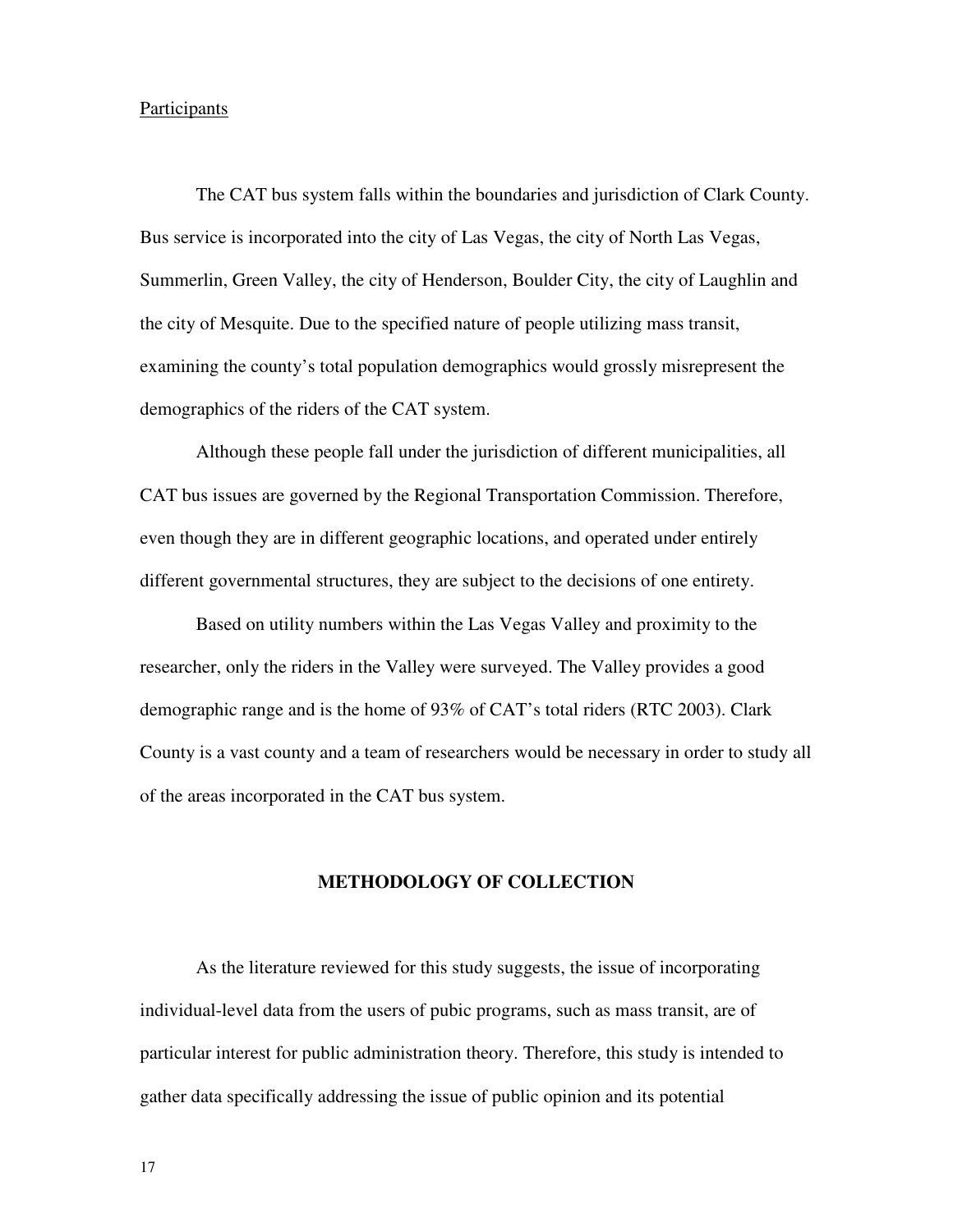incorporation into public policy making. Data collection for this study was divided into two distinctly separate research segments: usage survey and importance and satisfaction. The first part of the questionnaire packet consists of collecting data that outlines and helps characterize who is using the CAT bus system, more specifically who is participating in the survey. This information will be gathered for the purpose of demographic identifiers in order to better segregate the citizen's needs. The second part will be the collection of data, utilizing a self-report questionnaire (survey) distributed to the individuals selected for the study, will focus on the selected attributes to be outlined later (see Appendix D). The data will be analyzed as part of a comparison of attributes that riders deem important followed by a self-report sheet as to satisfaction with each.

#### **QUESTIONNAIRE PACKET DESIGN**

 As discussed above the packet that was distributed to participants consisted of four parts: the informed consent letter, the usage survey, the attribute importance survey and the satisfaction survey. Each part of the questionnaire packet was designed for the purpose of both meeting protocol requirements (informed consent (1)) and developing scientific methods of gathering useful inputs (surveys).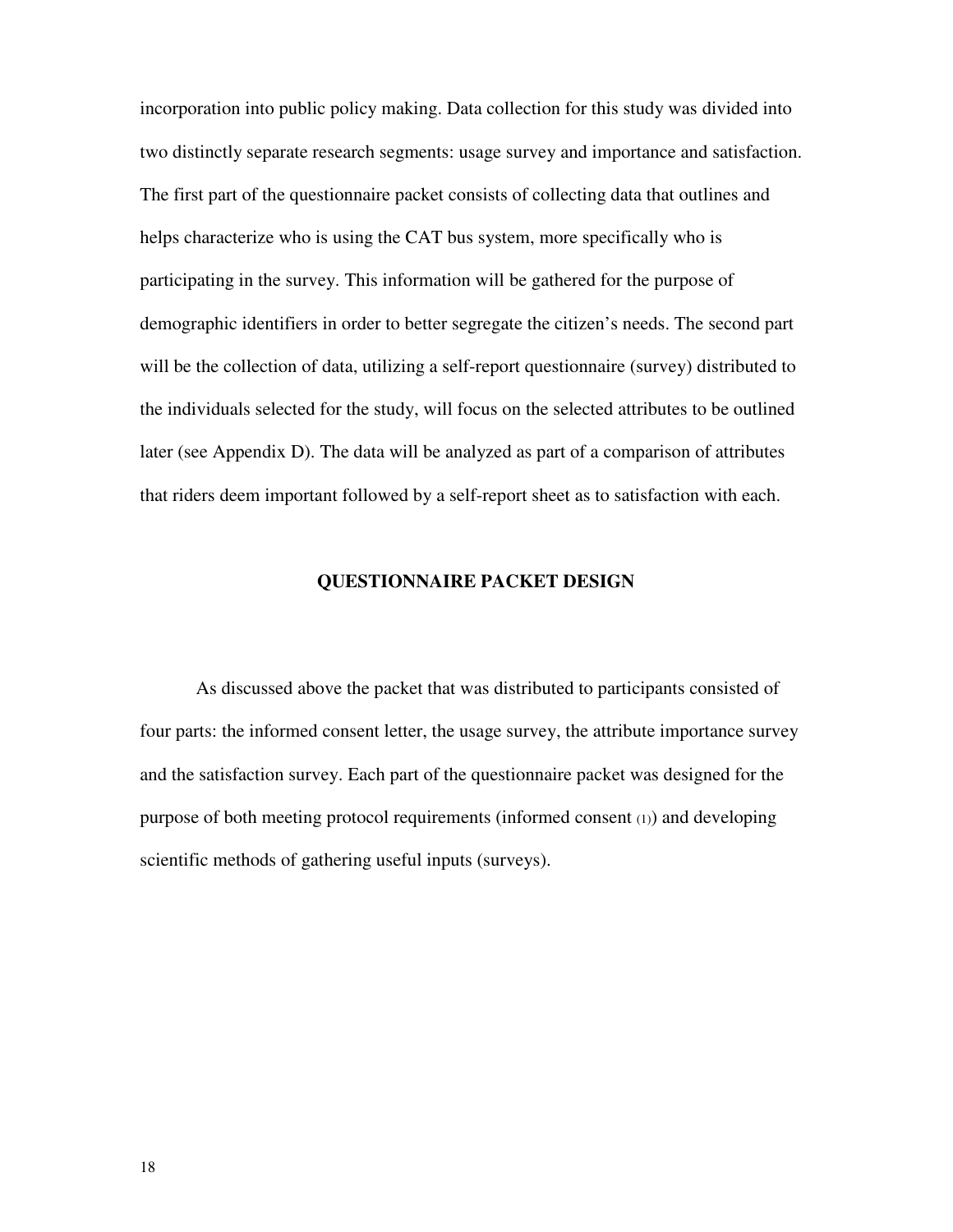(1). In accordance to the Office for the Protection of Research Subjects (OPRS), each respondent is required to review an informed consent letter. This informed consent form, along with the entire survey, has been approved by the OPRS and has been assigned a protocol number of: **387S0903-282**. This consent form was discussed with the participants and each participant received a copy. Detailed instructions and reasons for an informed consent letter as also expressed. This consent form contains an outline of the research focus, uses for the data and any findings and the right of the respondents to withdraw from the study at anytime. Consent forms were separated for questionnaires and were given to the respondents. Each respondent was asked to keep the form on file and reference it to obtain proper contact information with any questions or concerns. This is arranged as to ensure the confidentiality. Any information given voluntarily as to race, gender or any other personal information will never be disclosed. All participants will be made to feel confident that their identity will remain anonymous. See appendix A.

#### Usage Survey

 The usage survey was designed to act as an identifier for the people who use the CAT bus system. More specifically it was designed to identify certain characteristics, i.e. when respondents ride, length of trip, etc., of the people participating in this survey.

 The main purpose of this section of the survey was intended to answer the who, what, when, where, why and how questions that arise when trying to understand the participants. Questions one, two and ten identified the participant as to who is riding the CAT bus. Questions three and four were designed to discover why the participants chose to ride the CAT bus. Questions five, seven and eight helped identify travel purpose and distance of participants' ride. Questions six and nine asked participants when they mainly traveled and how they paid for their ride.

#### Attribute Importance and Satisfaction

 Included in the attribute importance and satisfaction surveys are twenty identifiable attributes derived from Horton's study. These attributes where chosen for their relevance to the riders of the CAT bus system. Each one of them represents a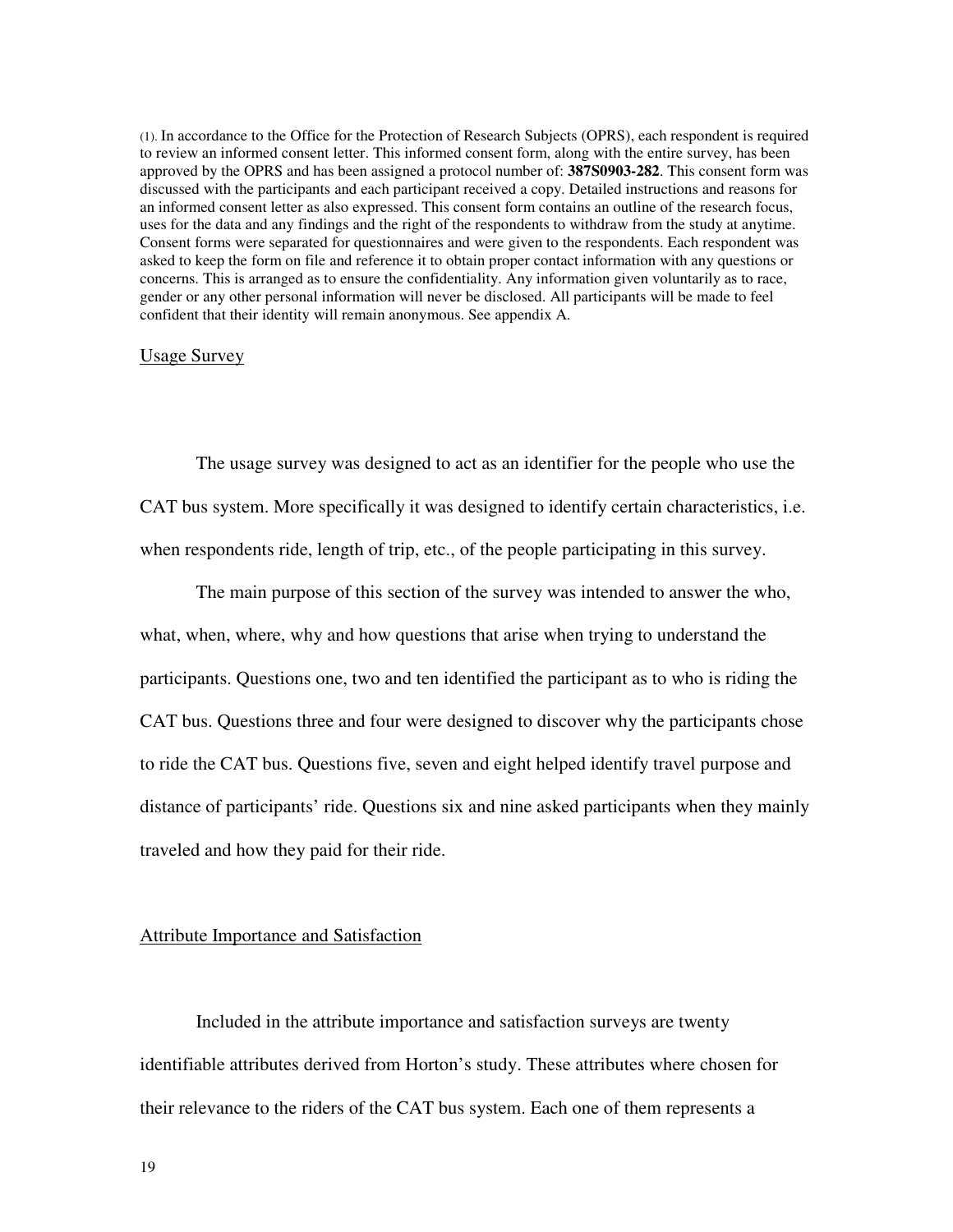concern or need that an average rider of the CAT bus system might consider when choosing to ride the bus. The attributes were selected from a larger number of attributes that Horton out lined for his study. Some of the attributes, such as protection from cold and protection from rain were combined into one attribute named "protection from weather (shelters)." The attributes were: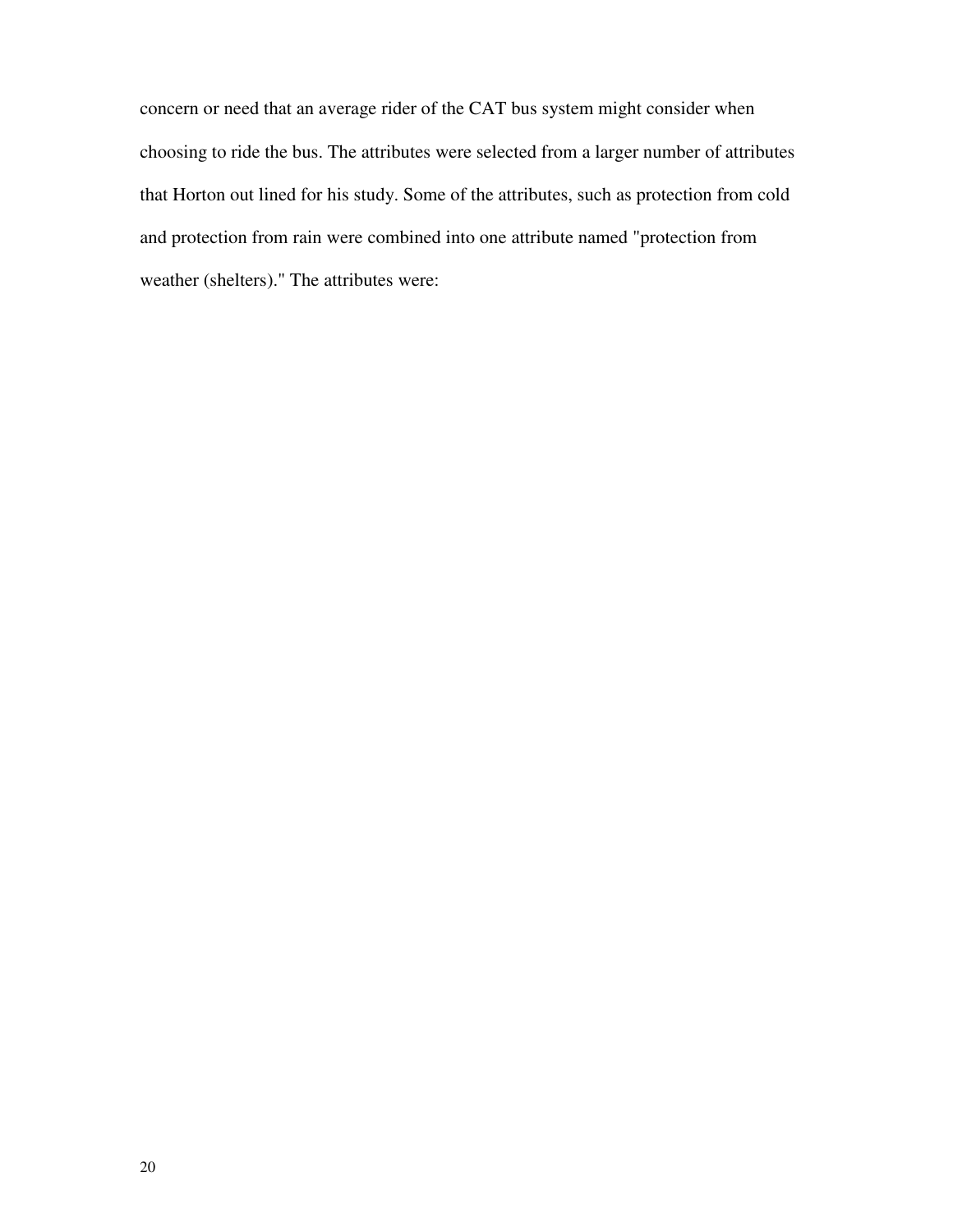| 1. Bus Schedules and Times | 11. Location of Stops                  |
|----------------------------|----------------------------------------|
| 2. Wait Times for Bus      | 12. Dependability of On-Time Arrival   |
| 3. Bus Fare                | 13. Personality of Bus Drivers         |
| 4. Route Coverage          | 14. Information About the System       |
| 5. Overall Bus Appearance  | 15. Nighttime Bus Service              |
| 6. Inside Appearance       | 16. Comfortable Seating                |
| 7. Temperature on Bus      | 17. Low Noise Level                    |
| 8. Safety on Bus           | 18. Smoothness of Ride                 |
| 9. Crowding on Bus         | 19. Fewer Stops                        |
| 10. Travel Time            | 20. Protection from Weather (Shelters) |

The format of the importance survey is contained in appendix C. Using a Likert scale the levels where coded from the number *five* down to *one*. The corresponding levels of importance were *Very Important, Important, Neutral, Somewhat Unimportant* and *Not Important,* respectively. This format was designed in the Likert scale fashion to provide a range to the participants in order to identify strong feelings and segregate them out for comparisons to the satisfaction portion of the survey.

This exact same format was used in duplicating the satisfaction portion of the survey (see Appendix D). The same twenty attributes were again tabulated with the Likert scale ranging from the number *five* down to *one.* However this time the identifying levels read *Very Satisfied, Satisfied, Neutral, Dissatisfied* and *Very Dissatisfied,* respectively. As before, a range was provided in order to identify extremes and make use of them in comparisons.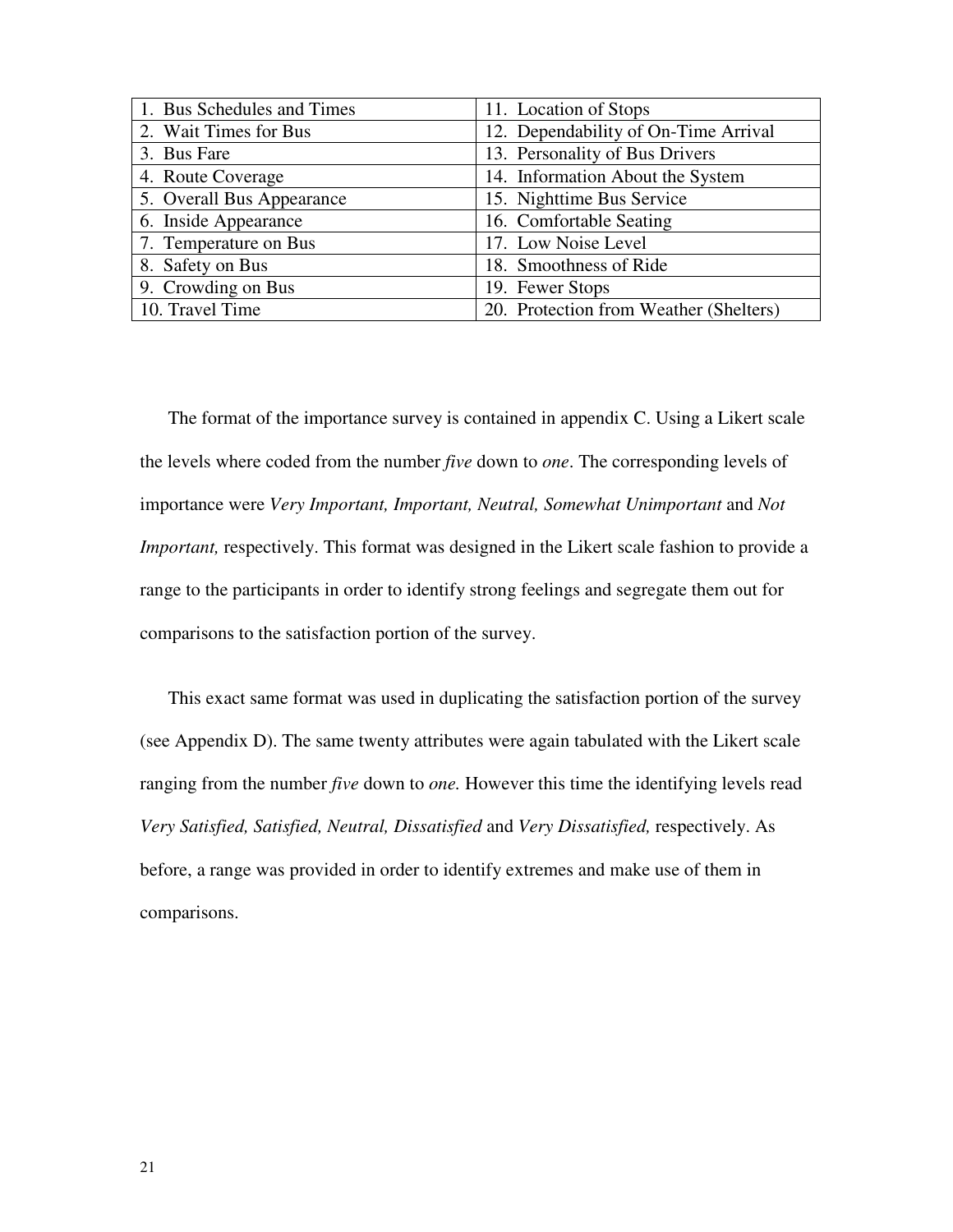#### **DATA COLLECTION**

Gathering input from participants involves many intricacies. After the survey was designed, distribution was the next thing on the list. Random selection is important in any good survey design. In order for a study to be valid and have the ability to be adapted to a larger scale (generalizability), selection of the participants must be truly random. This is difficult in most situations, especially in a setting outside of a controlled lab environment. Random selection of routes coupled with convenience sampling of riders was my attempt at getting as close as possible to a scientific experiment.

#### Random Number Generator

 Random Number Generators, or RNGs, can range from simply drawing numbers out of a hat all the way to complex mathematical equations and computer programs. For the purpose of this study, I chose to use a simple computerized RNG that I found on-line at *random.org*. The site claims to use strict mathematical guidelines in the process of generating the numbers. On the main page of the random number generator, empty fields prompt to input ranges and field parameters. I obtained a list from the RTC that outlined every route within the Las Vegas Valley. CAT bus routes are numbered by the RTC and no coding was necessary. The stops range in numbers from 101 to 808, with big gaps within the range. I inputted these numbers as my range and asked to computer to produce a total of 500 numbers. I had previously decided that I would need to sample the first fifteen routes. I chose fifteen routes based on a twenty survey per route estimate. I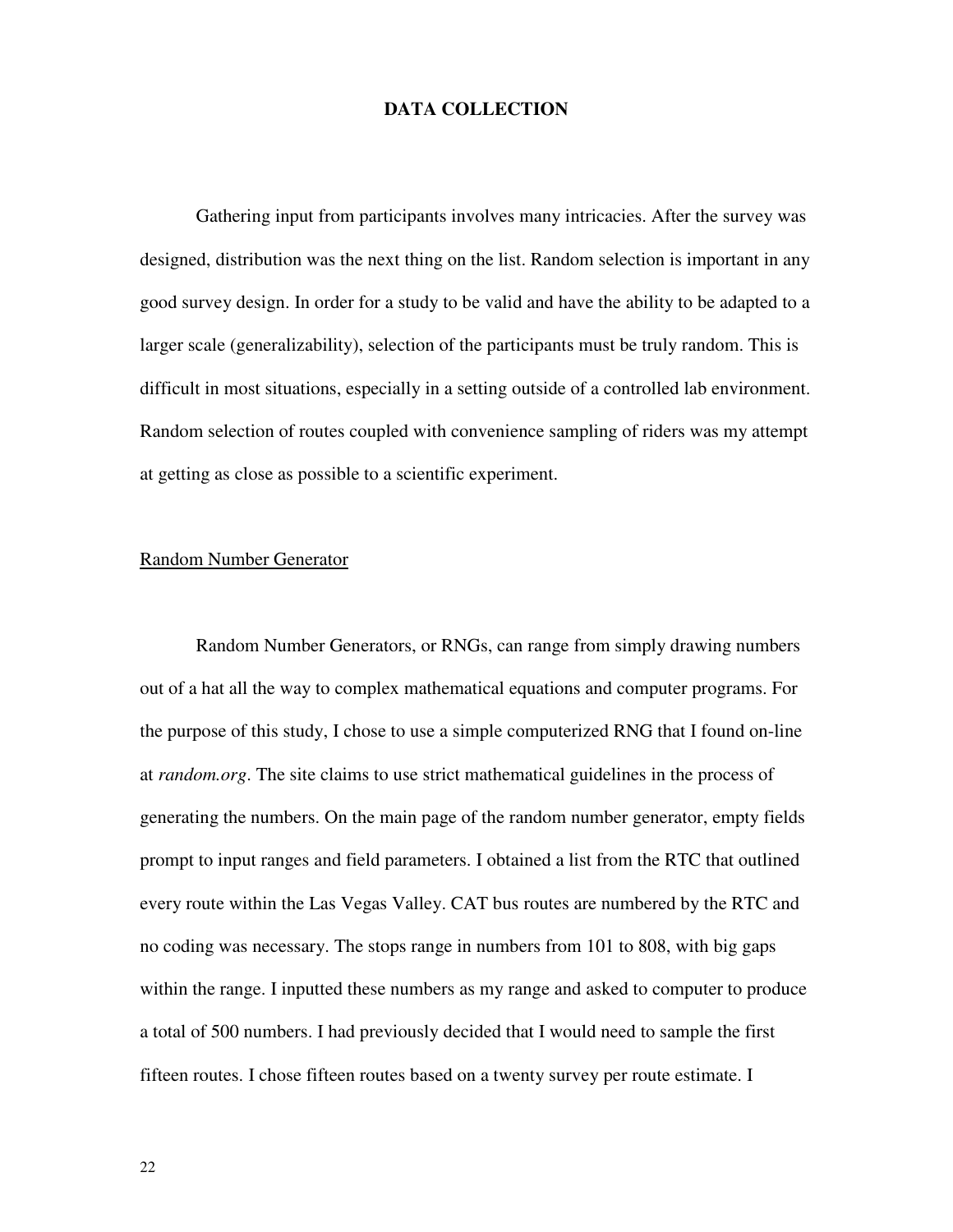estimated that in four hours of riding, at five surveys per hour, I could average twenty per ride. Twenty surveys times fifteen routes would yield my target 300. I chose to use 500 outputs because I assumed that large of a number would yield at least fifteen numbers that match CAT route numbers. Out of the 500 numbers that were generated, there were only seventeen that matched corresponding CAT route numbers. Two of those were duplicates (104 and 106). By eliminating those two, I had exactly fifteen routes on which to collect data from.

#### **Sampling Strategy**

 As expressed above fifteen routes were chosen based on a five survey per hour estimated average. Now that I had my fifteen route numbers I decided when I would ride the routes. I wanted a good mix of riders from different times of day and different days of the week. I wrote down on little pieces of paper the route numbers and put them in one hat. In another hat I placed three little pieces of paper with 8am, 5pm and 12am on them. In a third hat, I had written the days of the week on pieces of paper. To start, out of the first hat I drew a route number and wrote it down, discarding the paper when I was finished. Secondly, I drew a time and wrote that down, replacing the piece of paper when it was complete. I repeated this step for the last hat, choosing a day of the week. In some instances routes were weekday only or daytime only and I had to choose again. On two occasions I drew a 12:00am ticket on routes that were not 24 hours. I began selection on Tuesday, October 14 2003 to begin riding on Monday, October 20, 2003. The results were as followed: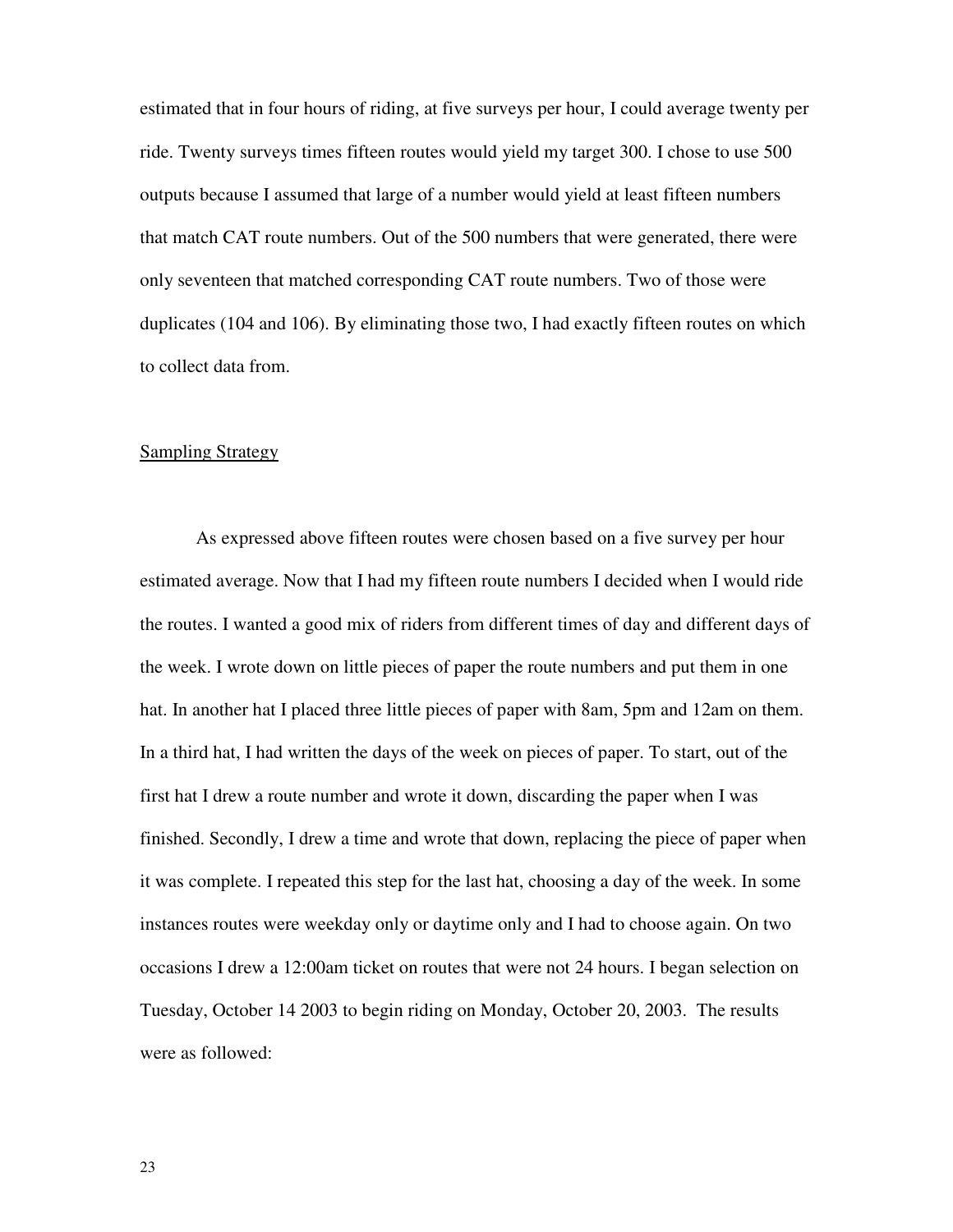| <b>Route Number Draw</b> | <b>Time of Day Draw</b> | Day of Week Draw |
|--------------------------|-------------------------|------------------|
| 209                      | $5:00 \text{pm}$        | Sunday           |
| 115                      | 12:00am                 | Tuesday          |
| 102                      | 8:00am                  | Tuesday          |
| 214                      | $5:00 \text{pm}$        | Monday           |
| 403                      | 8:00am                  | Saturday         |
| 202                      | 12:00am                 | Wednesday        |
| 111                      | 8:00am                  | Sunday           |
| 204                      | $5:00 \text{pm}$        | Thursday         |
| 114                      | 8:00am                  | Friday           |
| 218                      | 8:00am                  | Thursday         |
| 716*                     | 8:00am                  | Tuesday          |
| 106                      | $5:00 \text{pm}$        | Friday           |
| 104                      | $5:00 \text{pm}$        | Wednesday        |
| 117                      | $5:00 \text{pm}$        | Tuesday          |
| 402                      | 8:00am                  | Wednesday        |

\*Route only runs on Tuesdays and Thursdays between 9am and 2pm

 Before the riding was to begin, I had to first speak to the RTC to gain clearance. I spoke with Sue Christensen, a research representative with the RTC. Sue provided me with route information and gave clearance to ride the bus and distribute surveys. She did not, unfortunately, provide me with a monthly pass. I purchased one on my own. She explained that the RTC themselves were conducting a survey of satisfaction with the CAT bus system.

I started my data collection on Monday October 20, 2003 at 5:00pm on route 214 running between D street and H street. I continued for the next 6 weeks whenever my schedule permitted, following protocol. My last ride was Wednesday, December 3, 2003 on the 104 running between Valley View and Torrey Pines. I collected 284 surveys, which fell slightly short of the goal of 300, but was sufficient for the study.

#### **APPLICATION**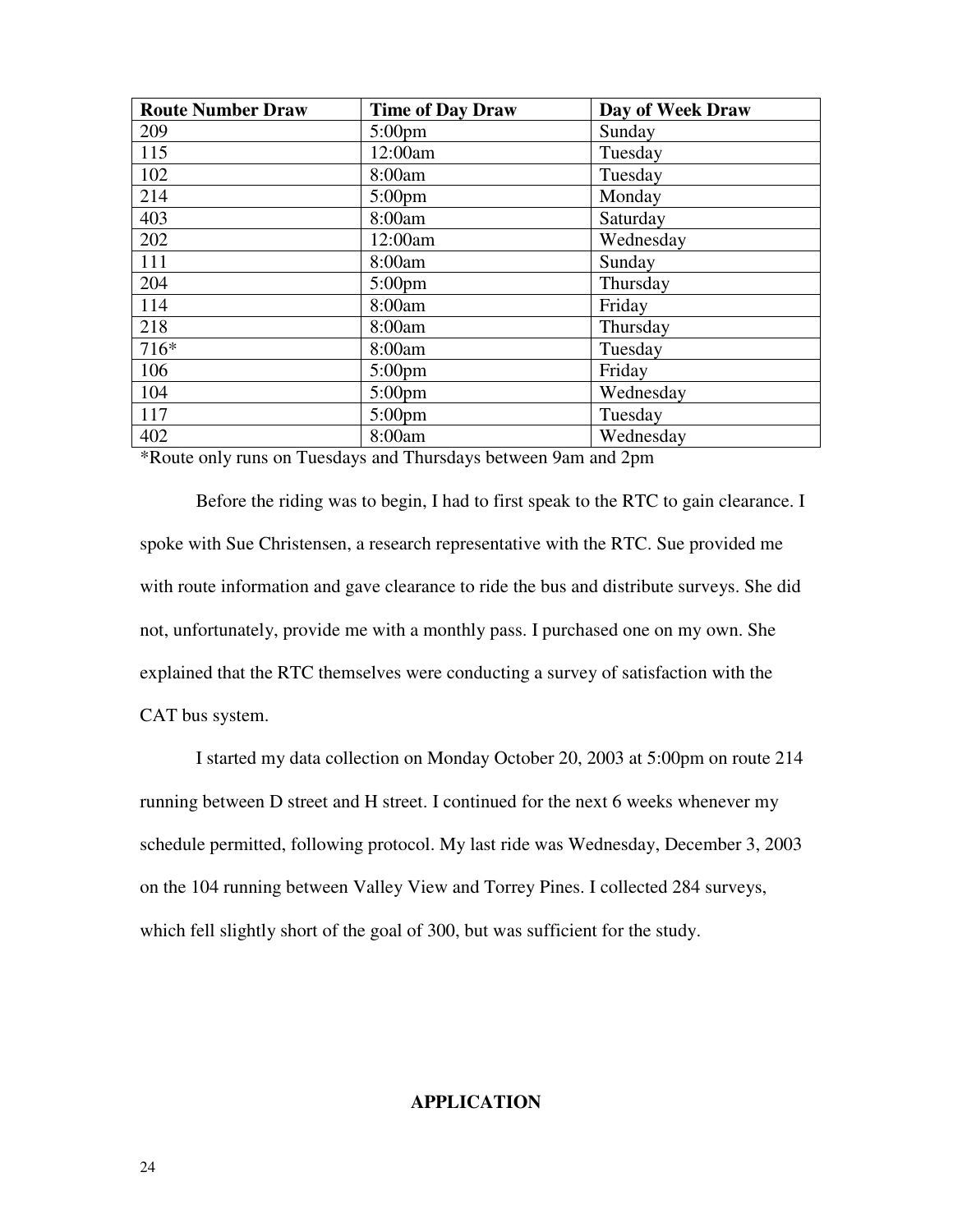The data alone are not enough to initiate change and highlight the purpose of this study. After analysis, conclusions can be reached and inferences can be drawn as to what attributes are of most importance and which ones the riders are satisfied with or dissatisfied with. The information was then categorized and listed in order to illustrate, in report form, what the riders of the CAT bus system deem vital and of chief importance. This report will then be administered in a final, professional form, to the Regional Transportation Commission. The responsibility then falls into the hands of the commission's planners to incorporate these inputs into the planning process.

#### **RESULTS**

It was important to find out whom I was surveying. The usage survey was designed to supplement the satisfaction and importance surveys in order to provide logical explanations on way people feel the way they do. While the research was limited to the 284 people I surveyed, the surveyees where randomly sampled to ensure generalizability and therefore can be used as a measure of what bus riders citywide feel about the said attribute.

The results of the usage survey were as follows: "Often" was the most popular response to the question "how often do you ride the bus?" with 71 people out of the 284 surveyed (25%) choosing that option. "Work" was the most popular response when asked, "why did you ride the bus today?" with 109 responses (38%). 183 people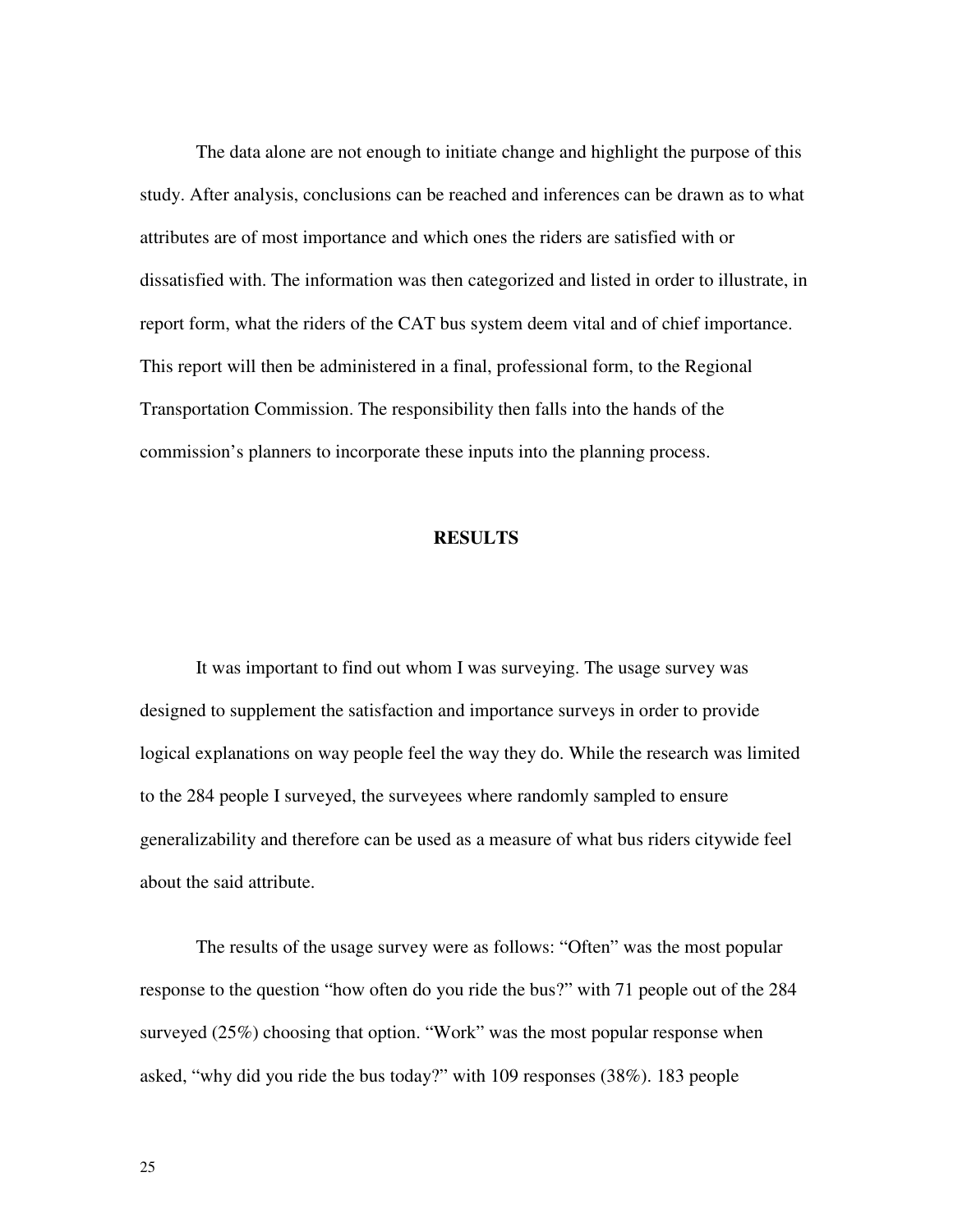responded that they did have a vehicle (64%). The most popular choice for the question "why did you chose the bus today?" was "avoid traffic" with 82 people (29%). The highest rated choice was "less than 5 miles" when asked how far respondents traveled today with 100 hits (35%). Most people paid cash for their ride, 124 to be exact (44%). 80 people reported (28%) that they made exactly one transfer. 50% (141) respondents claimed they walked 4 to 6 blocks to get to their stop. Although pretty evenly distributed, the "morning" response was the highest rated when asked when the primary time of travel with 87 out of 284 (31%), and only 5 people (less than 2%) responded that they have utilized the ParaTransit system. See appendix G for complete results.

Initially I had intended to separate out patrons who have used the ParaTransit system and analyze their responses as compared to the rest. However five people are too few for analysis.

#### Importance and Satisfaction Results

 The next step was to find out what riders considered the most important attributes of the CAT bus system. I ran means for the importance results and were ranked as follows: schedule 4.21; shelters 4.20; fares 4.11; on time arrival 4.08; wait time 4.07; fewer stops 4.05; noise on the bus 4.05; over appearance of the bus 4.02; coverage 3.98; crowding on the bus 3.97; personality of the bus driver 3.96; inside appearance of the bus 3.96; smoothness of the ride 3.96; travel time 3.93; comfort of the ride 3.93; location of stops 3.92; temperature on the bus 3.88; nighttime service 3.84; info about the system 3.84; safety on bus 3.80. See appendix F.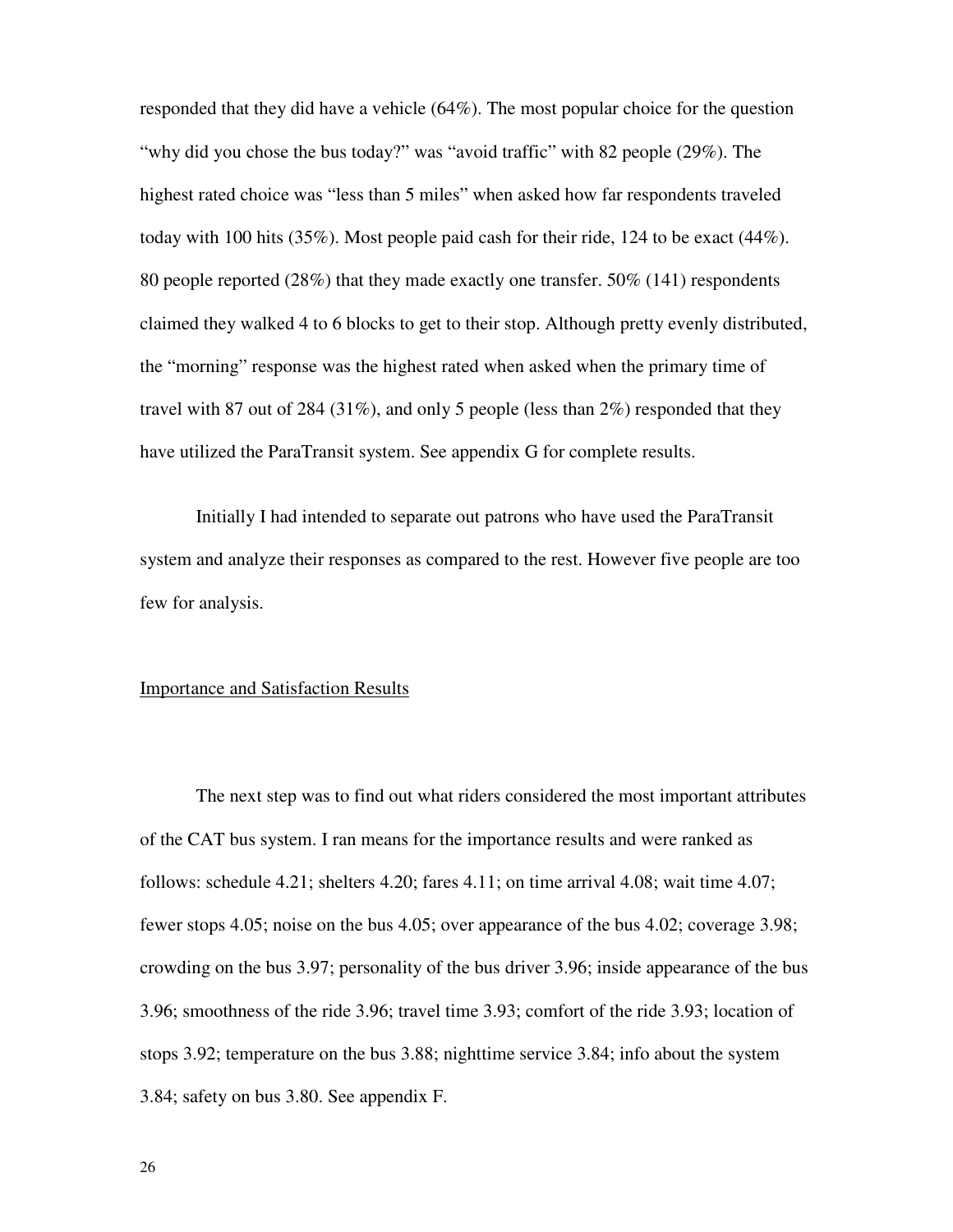For the purpose of this paper I chose to focus on the top five attributes riders felt to be most important. They are "schedule", "shelters", "fares", "on time arrival" and "wait time" respectively. Schedules is rightfully ranked number one. The most important attribute of any transportation system is to meet the needs of the riders and to coincide with schedules. Right behind schedule is shelters. Las Vegas is in the unique position to have most of its days sunny. The need for shelters here goes beyond mere protection from rain or wind. The sun is dangerous at times and protection from it is not only a comfort issue, but a safety one as well. The riders of the CAT bus system have this view in mind as one of their top concerns when choosing transportation alternatives.

 Rounding out the top five are fare issues, on-time arrival of buses and wait times at stops. We all know that time is money and numbers three, four and five in the importance rank deal with both.

 These five attributes were then compared to the mean satisfaction score. See chart below.

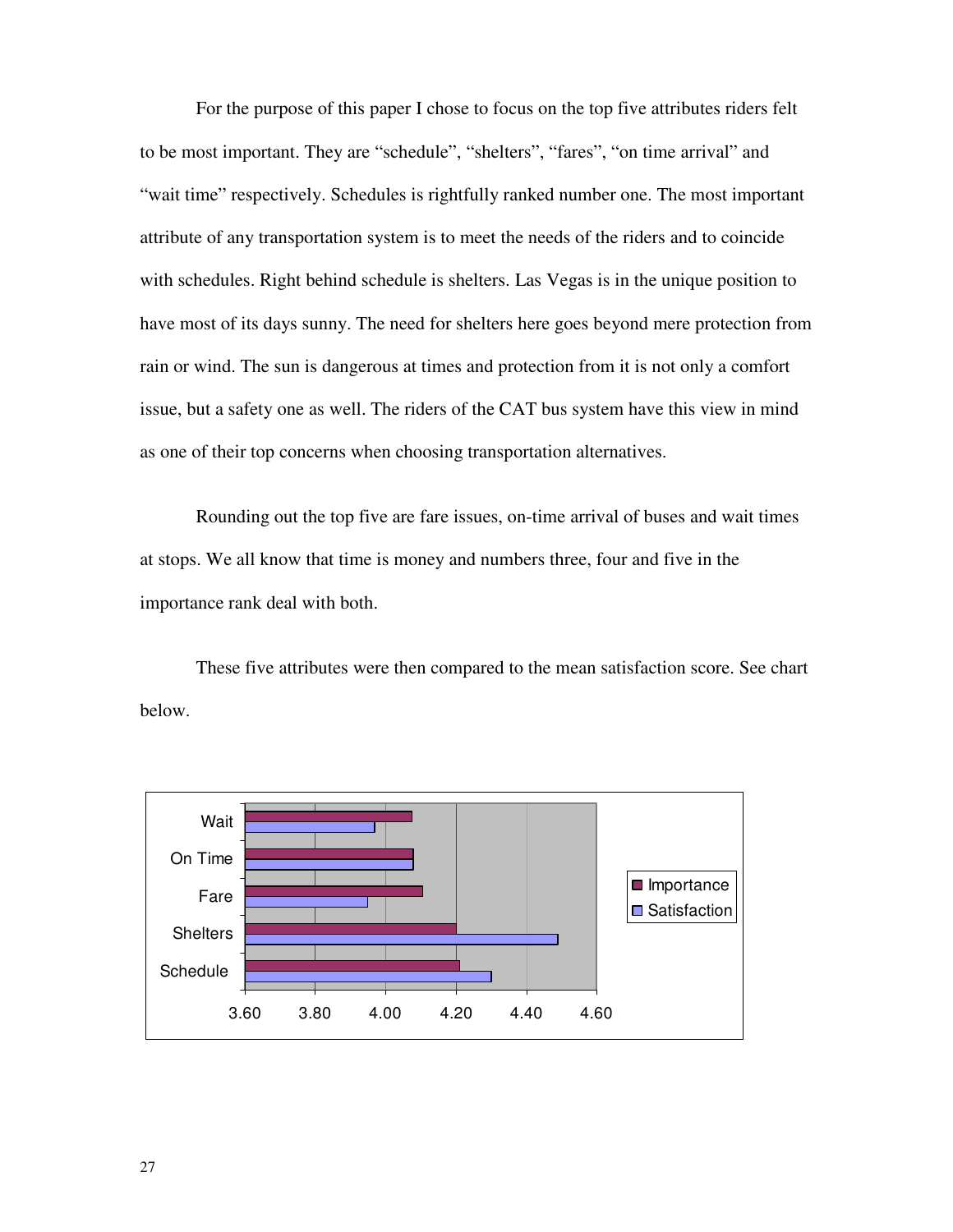Much to the credit of the RTC, it is clearly seen that the two most important attributes are being met at a more than satisfactory level as compared to their importance rank. Studying the chart above, it is noted that the two highest ranked attributes for importance ("schedule" and "shelters") are also ranked relatively high in respective satisfaction. The attribute "on time arrival" seems to match up well in both importance and satisfaction. The two attributes that ranked higher in importance than in satisfaction were "wait time" and "fare". Below is a table illustrating in detail the paired means of the top five importance attributes. Attributes of the CAT bus system were coded. A lower case "i" before the attribute code indicates it was ranked for importance. A lower case "s" before the attribute indicates it was ranked for satisfaction. See appendix H for correlations and paired samples test.

|        |                  | Mean | N   | Std. Deviation | Std. Error<br>Mean |
|--------|------------------|------|-----|----------------|--------------------|
| Pair 1 | iwait            | 4.07 | 284 | .543           | .032               |
|        | swait            | 3.97 | 284 | .432           | .026               |
| Pair 2 | iontime          | 4.08 | 284 | .870           | .052               |
|        | sontime          | 4.08 | 284 | .630           | .037               |
| Pair 3 | ifare            | 4.11 | 284 | .547           | .032               |
|        | sfare            | 3.95 | 284 | .505           | .030               |
| Pair 4 | <b>Ishelters</b> | 4.20 | 284 | .677           | .040               |
|        | <b>Sshelters</b> | 4.49 | 284 | .701           | .042               |
| Pair 5 | Ischedule        | 4.21 | 284 | .580           | .034               |
|        | Sschedule        | 4.30 | 284 | .635           | .038               |

 **Paired Samples Statistics** 

For the purpose of this paper it is important to concentrate on the results for "wait time" and "fare". This paper intends to discover what people feel is most important when riding the CAT bus in order to analyze their satisfaction with important attributes. The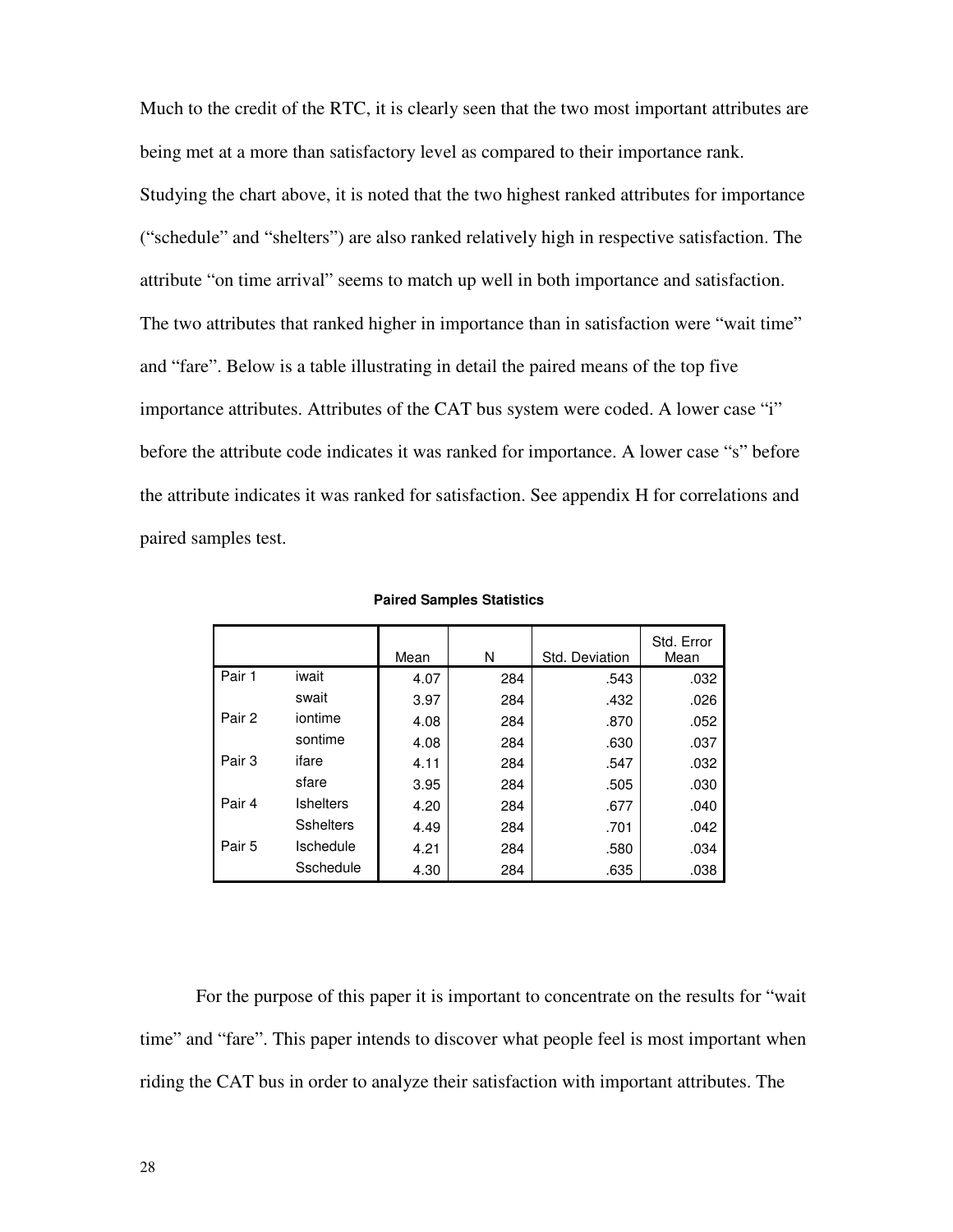information gathered would hopefully lead to improvements to certain characteristics of the CAT bus system. In the case of "wait times" and "fare," we see that the riders surveyed felt that these two attributes were high in importance but lower in satisfaction. Below is the paired samples test for these two attributes. The test shows that there is a significant difference between the way riders feel on importance and their respective satisfaction for these two attributes.

#### **Paired Samples Test**

|        |                  |      | <b>Paired Differences</b> |                    | df                                           | Sig. (2-<br>tailed) |       |     |      |
|--------|------------------|------|---------------------------|--------------------|----------------------------------------------|---------------------|-------|-----|------|
|        |                  | Mean | Std. Deviation            | Std. Error<br>Mean | 95% Confidence Interval<br>of the Difference |                     |       |     |      |
|        |                  |      |                           |                    | Lower                                        | Upper               |       |     |      |
| Pair 1 | iwait -<br>swait | .106 | .705                      | .042               | .023                                         | .188                | 2.524 | 283 | .012 |
| Pair 2 | ifare -<br>sfare | .158 | .693                      | .041               | .078                                         | .239                | 3.854 | 283 | .000 |

From the information above, it is logical to say that the riders of the CAT bus system feel that the attributes of "wait time" and "fare" are among top priority and need improvement. It is not enough, however, to just understand which attributes need improvement. In order to make inferences as to why riders feel a certain way, it is important to compare results with characteristics of the rider who is responding. I compared the attributes of "wait times" and "fare" and their respective satisfaction ranking with relevant responses from the usage survey.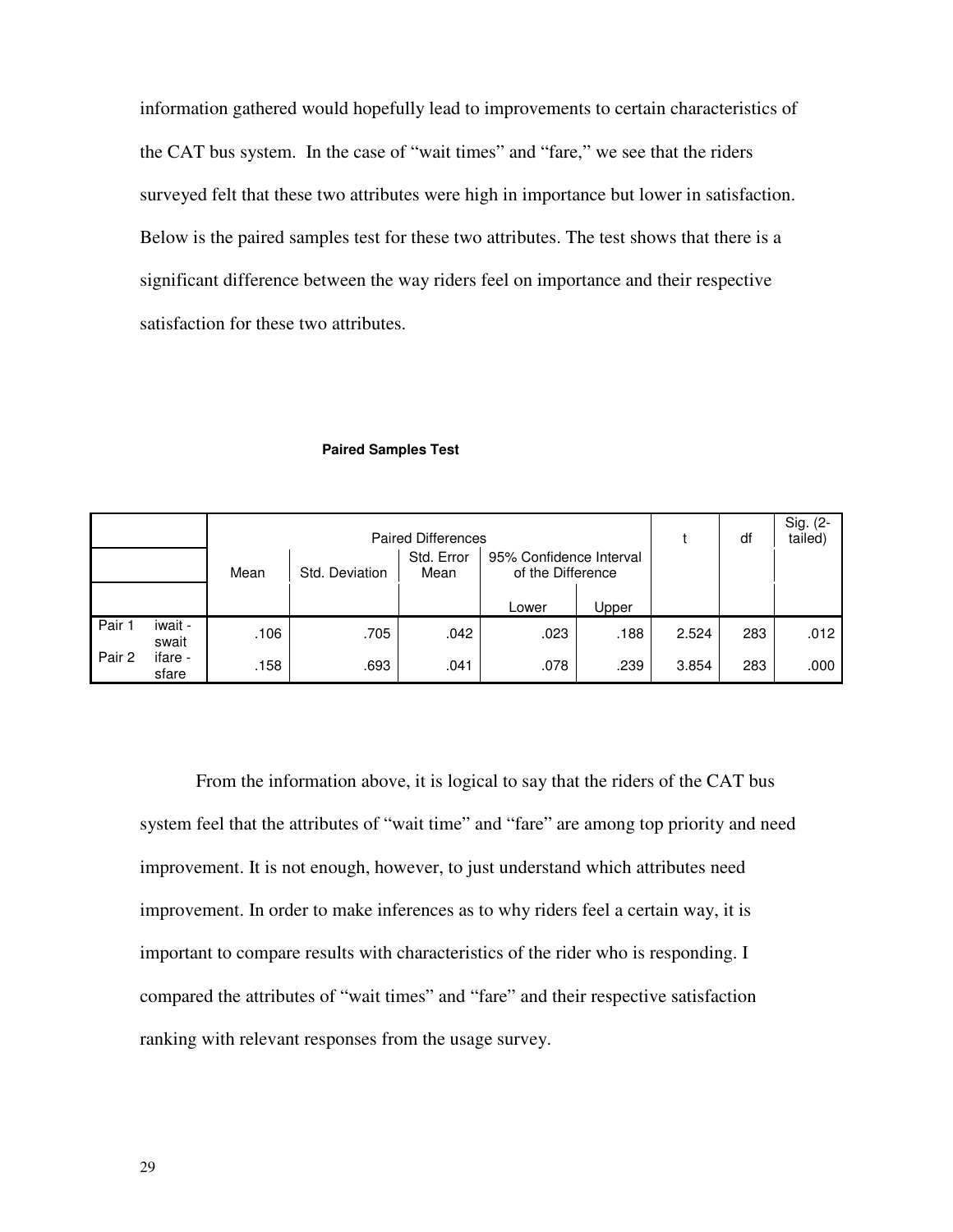The first independent variable I chose was the response indicating how often riders ride the bus. I feel the perspectives of all attributes of the bus system can be affected by the familiarity with the CAT bus system of each rider. I compared the satisfaction score of the top five responses for importance with the variable "how often." I found that all five attribute satisfaction scores had a significant difference between groups when compared to the variable "how often." Three of the attributes had a significance of 0. Below is a table illustrating the results. Appendix I contains complete descriptives from the test.

|                  |                          | Sum of<br>Squares | df  | Mean Square | F      | Sig. |
|------------------|--------------------------|-------------------|-----|-------------|--------|------|
| swait            | <b>Between</b><br>Groups | 2.341             | 4   | .585        | 3.241  | .013 |
|                  | <b>Within Groups</b>     | 50.374            | 279 | .181        |        |      |
|                  | Total                    | 52.715            | 283 |             |        |      |
| sfare            | <b>Between</b><br>Groups | 12.280            | 4   | 3.070       | 14.292 | .000 |
|                  | <b>Within Groups</b>     | 59.928            | 279 | .215        |        |      |
|                  | Total                    | 72.208            | 283 |             |        |      |
| Sschedule        | <b>Between</b><br>Groups | 5.612             | 4   | 1.403       | 3.613  | .007 |
|                  | Within Groups            | 108.345           | 279 | .388        |        |      |
|                  | Total                    | 113.958           | 283 |             |        |      |
| sontime          | <b>Between</b><br>Groups | 11.024            | 4   | 2.756       | 7.593  | .000 |
|                  | <b>Within Groups</b>     | 101.272           | 279 | .363        |        |      |
|                  | Total                    | 112.296           | 283 |             |        |      |
| <b>Sshelters</b> | <b>Between</b><br>Groups | 11.596            | 4   | 2.899       | 6.349  | .000 |
|                  | <b>Within Groups</b>     | 127.390           | 279 | .457        |        |      |
|                  | Total                    | 138.986           | 283 |             |        |      |

**How Often** 

Riders who rode the bus for the first time had the lowest score in three of the top five attributes, including "wait time" and "fare." Riders who experience the CAT bus system for the first time are generally unfamiliar with the system and therefore might be more impatient or less tolerant with fare prices as there more experienced counterparts. The only attribute out of the top five most important that ranked lowest with more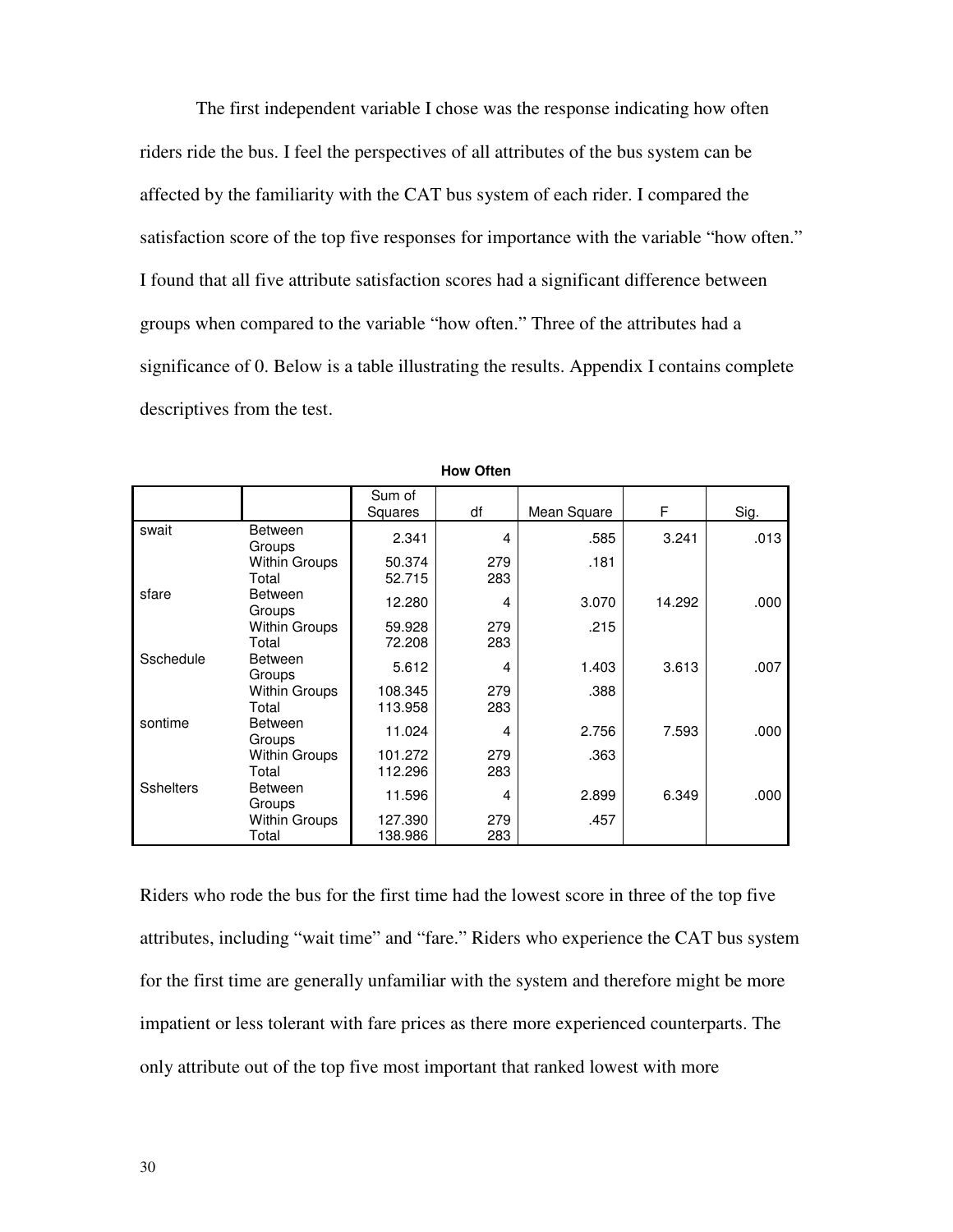experienced riders (riders that reported they rode "often" or "almost everyday") was satisfaction with shelters. The next independent variable I tested was the response to the "purpose of trip" question. The purpose of a riders' trip might offer clues as to attitudes to certain attributes of the bus system. Once again I compared the satisfaction score of the top five responses for importance with the variable "purpose." This time I found that only 2 of the top five satisfaction attributes had a significant difference between groups when compared to the variable "purpose." However the two attributes that did show a significant difference were none other than "wait time" and "fare." Below is the table.

|                  |                          | Sum of<br>Squares | df  | Mean Square | F     | Sig. |
|------------------|--------------------------|-------------------|-----|-------------|-------|------|
| Sschedule        | <b>Between</b><br>Groups | 1.369             | 4   | .342        | .848  | .496 |
|                  | Within Groups            | 112.589           | 279 | .404        |       |      |
|                  | Total                    | 113.958           | 283 |             |       |      |
| swait            | <b>Between</b><br>Groups | 2.264             | 4   | .566        | 3.130 | .015 |
|                  | Within Groups            | 50.451            | 279 | .181        |       |      |
|                  | Total                    | 52.715            | 283 |             |       |      |
| sfare            | <b>Between</b><br>Groups | 5.499             | 4   | 1.375       | 5.750 | .000 |
|                  | <b>Within Groups</b>     | 66.709            | 279 | .239        |       |      |
|                  | Total                    | 72.208            | 283 |             |       |      |
| sontime          | <b>Between</b><br>Groups | 1.502             | 4   | .375        | .945  | .438 |
|                  | Within Groups            | 110.794           | 279 | .397        |       |      |
|                  | Total                    | 112.296           | 283 |             |       |      |
| <b>Sshelters</b> | <b>Between</b><br>Groups | 1.360             | 4   | .340        | .689  | .600 |
|                  | Within Groups            | 137.626           | 279 | .493        |       |      |
|                  | Total                    | 138.986           | 283 |             |       |      |

**Purpose** 

According to the table, there is a difference between why they rode the bus and how they ranked there satisfaction with "wait time" and "fare." Appendix J lists the complete descriptives.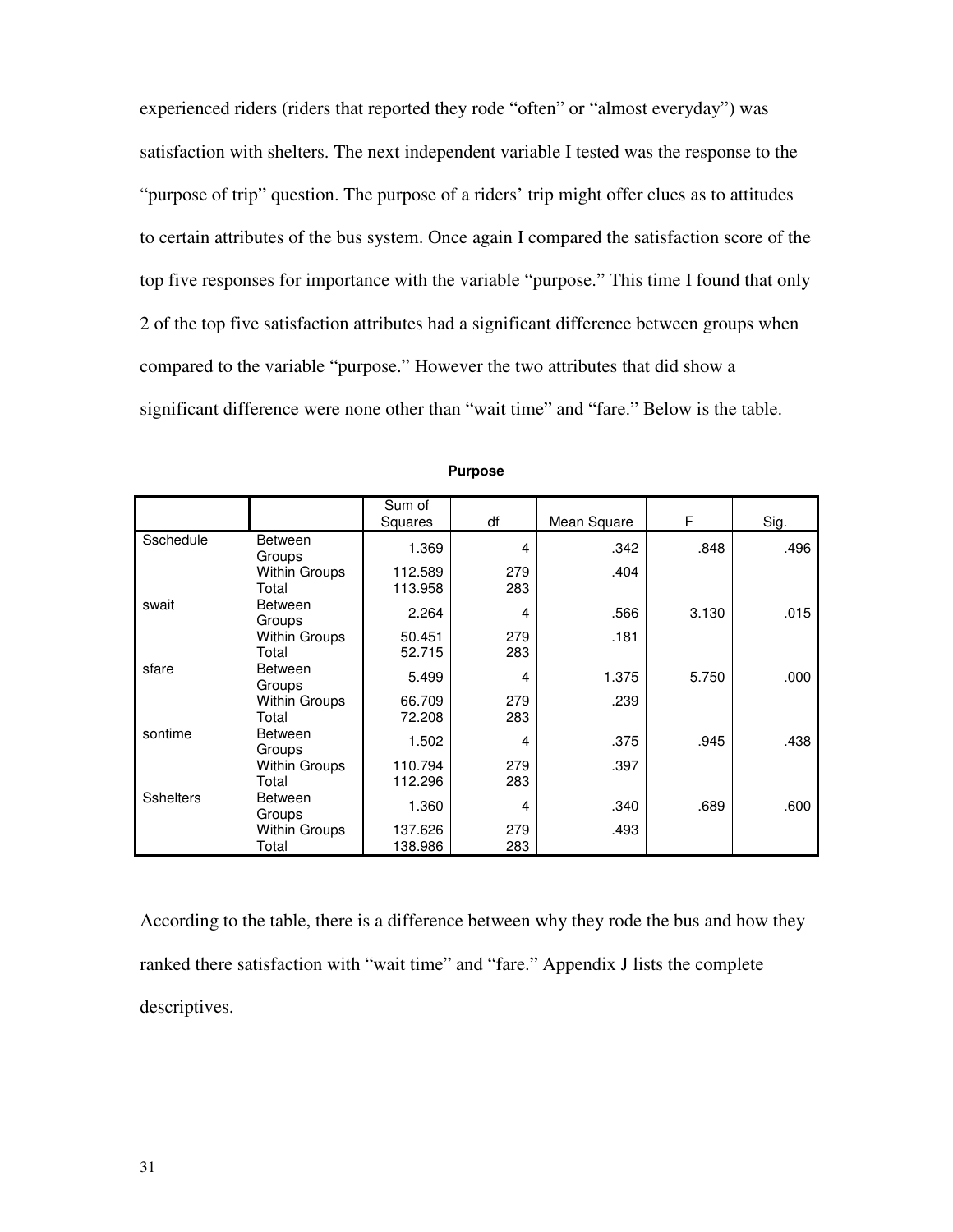Riders who rode the bus to work or for shopping ranked in the average for all five categories for satisfaction. The group that reported that they rode for the purpose of recreation consistently ranked low in all five of the satisfaction attributes. Students, or the riders that indicated they where traveling to or from school, were the happiest of the bunch ranking satisfaction highest for all five attributes. The two attributes of "wait time" and "fare" should be the only attributes compared, however, since they were the only attributes in the top five importance ranking to be impacted by the purpose of the ride. The highest rankings both "wait time" and "fare" came from students while the lowest for both came from people utilizing the bus for recreation. This might be explained by younger people being more tolerant and complacent with things in general while people riding for recreation are slightly more reluctant to pay and perhaps a little less patient.

 The final comparison I made was for the variable "time." This variable from the usage survey asked what time of day do riders primarily travel. This variable can have several impacts on how riders ranked attributes for satisfaction. Comparing the variable "time" with the satisfaction score of the top five responses for importance, I found that three of the five had a significant difference when comparing groups. Below is the table.

|           |                          | Sum of<br>Squares | df  | Mean Square | F      | Sig. |
|-----------|--------------------------|-------------------|-----|-------------|--------|------|
| Sschedule | <b>Between</b><br>Groups | 14.692            | 3   | 4.897       | 13.813 | .000 |
|           | <b>Within Groups</b>     | 99.266            | 280 | .355        |        |      |
|           | Total                    | 113.958           | 283 |             |        |      |
| swait     | <b>Between</b><br>Groups | 2.647             | 3   | .882        | 4.935  | .002 |
|           | <b>Within Groups</b>     | 50.068            | 280 | .179        |        |      |
|           | Total                    | 52.715            | 283 |             |        |      |
| sfare     | <b>Between</b><br>Groups | 3.622             | 3   | 1.207       | 4.929  | .002 |
|           | <b>Within Groups</b>     | 68.586            | 280 | .245        |        |      |

**Time**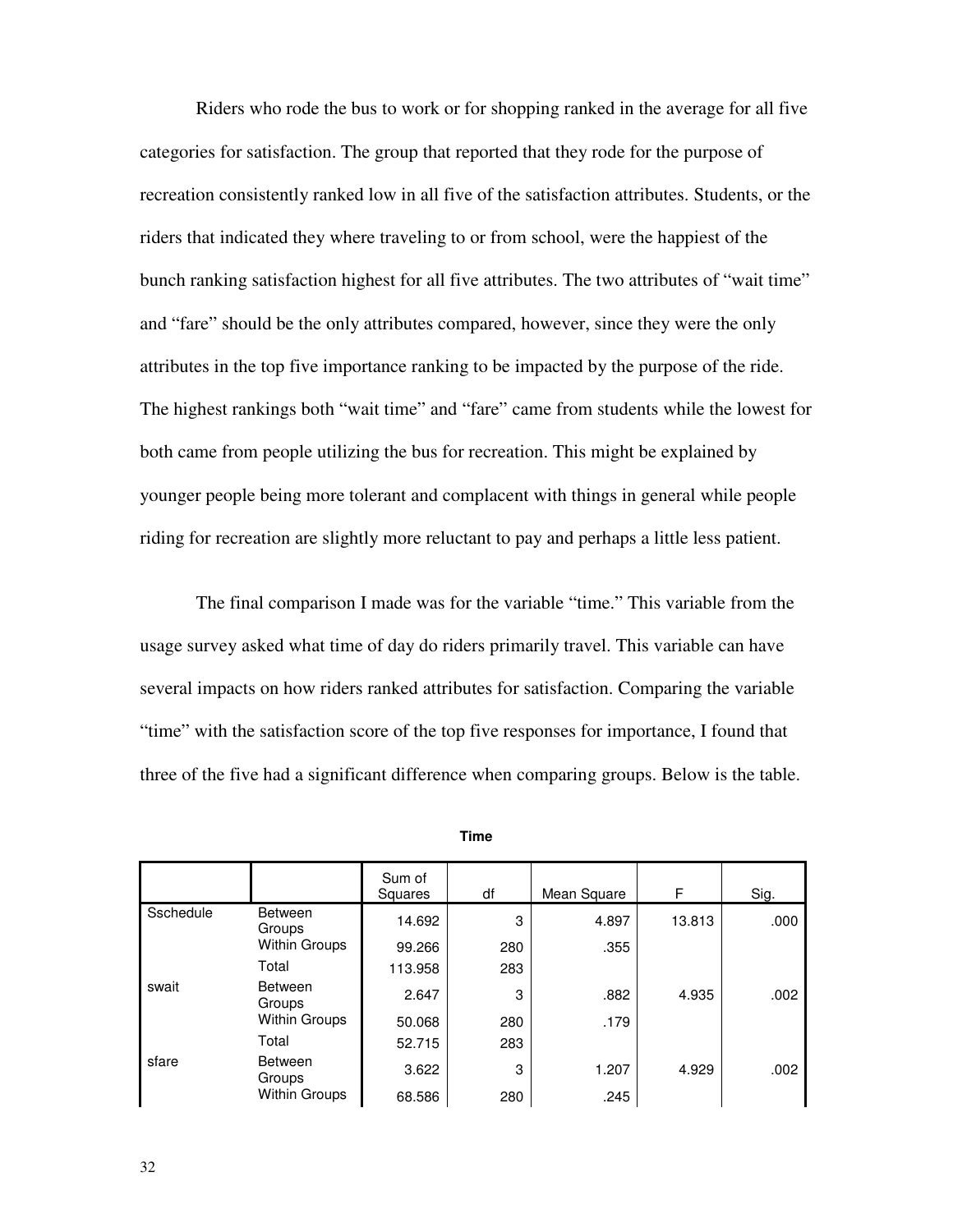|                  | Total                    | 72.208  | 283 |       |       |      |
|------------------|--------------------------|---------|-----|-------|-------|------|
| sontime          | Between<br>Groups        | 2.403   | 3   | .801  | 2.041 | .108 |
|                  | <b>Within Groups</b>     | 109.893 | 280 | .392  |       |      |
|                  | Total                    | 112.296 | 283 |       |       |      |
| <b>Sshelters</b> | <b>Between</b><br>Groups | 4.223   | 3   | 1.408 | 2.925 | .034 |
|                  | <b>Within Groups</b>     | 134.763 | 280 | .481  |       |      |
|                  | Total                    | 138.986 | 283 |       |       |      |

The attributes of "wait time" and "fare" were found to be significant again along with schedule. Complete discriptives for this comparison are found in appendix K.

 The highest raking for "schedule" and "wait time" came from people who ride primarily in the afternoon while the lowest for all three came from riders who ride mainly in the morning. This might best be explain by people having a euphoric feel from going home in the afternoon while the low ranking might be a result of the opposite. Riders might feel less judgmental and more lenient when heading home from work. On the other hand, riders who haven't had a chance to get their morning coffee might be more irritable and rank satisfaction with more scrutiny. The highest raking for "fare" came from people who ride primarily late night/early morning. Perhaps the \$1.25 charge for the CAT bus ride seems slight when compared to alternative transportation costs during the late night/early morning hours.

#### Conclusion of the Results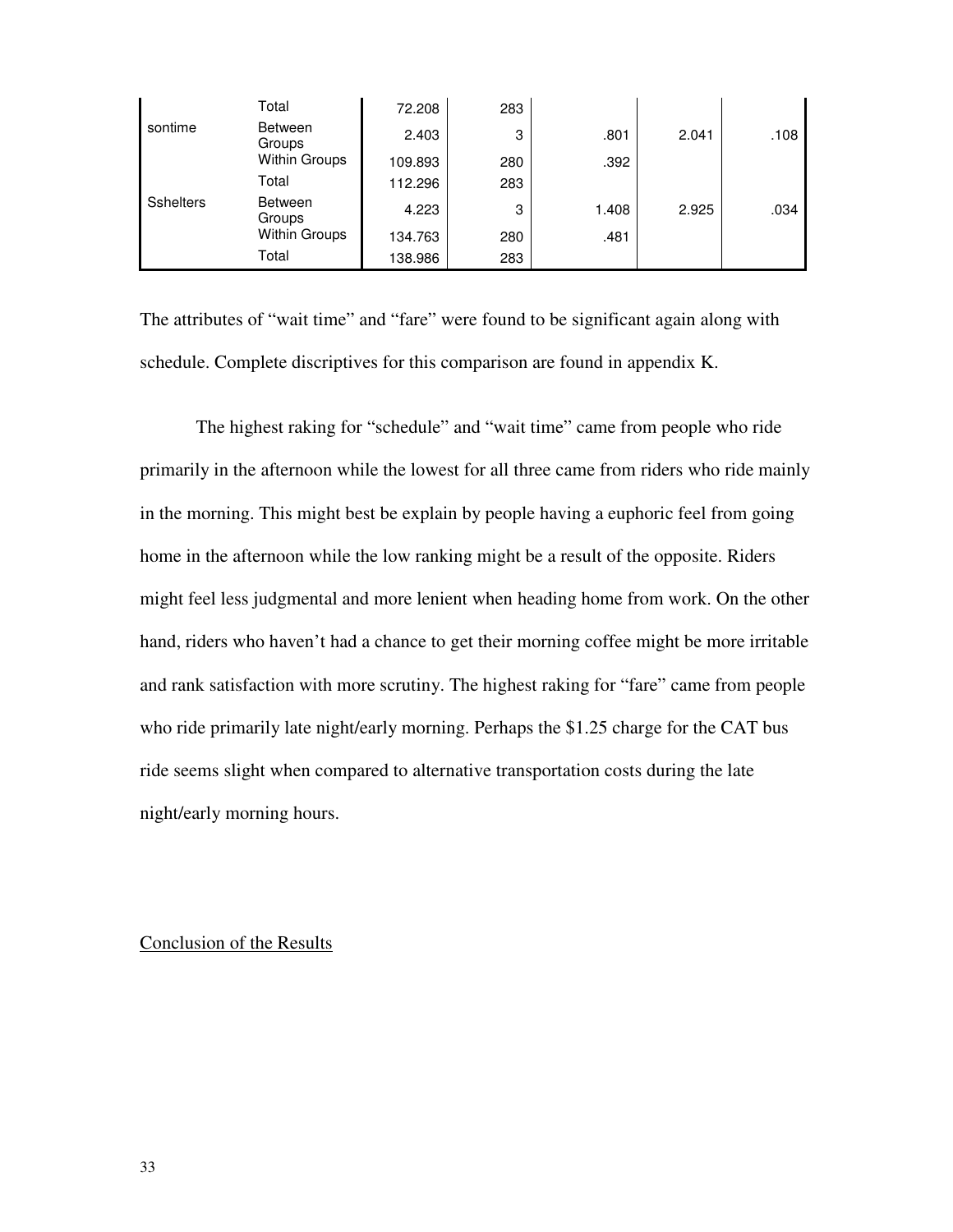It is the conclusion of this paper and the researcher that the attributes that should be the focus of improvement are "wait times" and "fare." Both of these attributes ranked higher in importance and lower in satisfaction. When compared to certain variables gathered in the usage survey, it was clear to see that some attributes rated in satisfaction were ranked differently when compared to the variables of how often they ride, what the purpose of the ride was and when the primary time of day traveled. Approval or disapproval of characteristics of the CAT bus system can now be highlighted and inferences drawn. These inferences can guide planners and help focus improvements to the system.

#### **LIMITATIONS AND FUTURE RESEARCH**

This study has several limitations. First, typically studies that lack true random sampling also lack generalizability. Likewise, the use of this study to draw inferences about causality has been approached from diverse points of view. Second, there is always an implicit tradeoff in experimental design between maximizing causal validity and generalizability (Mamon and Marshall, 1977).

 Mainly, as with all self-reported survey, this study was limited by the ability and willingness of riders to participate. It seems that in many cases, the effort to retrieve a pen from one's purse is too much to be dedicated to a survey. Furthermore, respondents sometimes lack the willingness to disclose their true feelings, concerns or perceptions.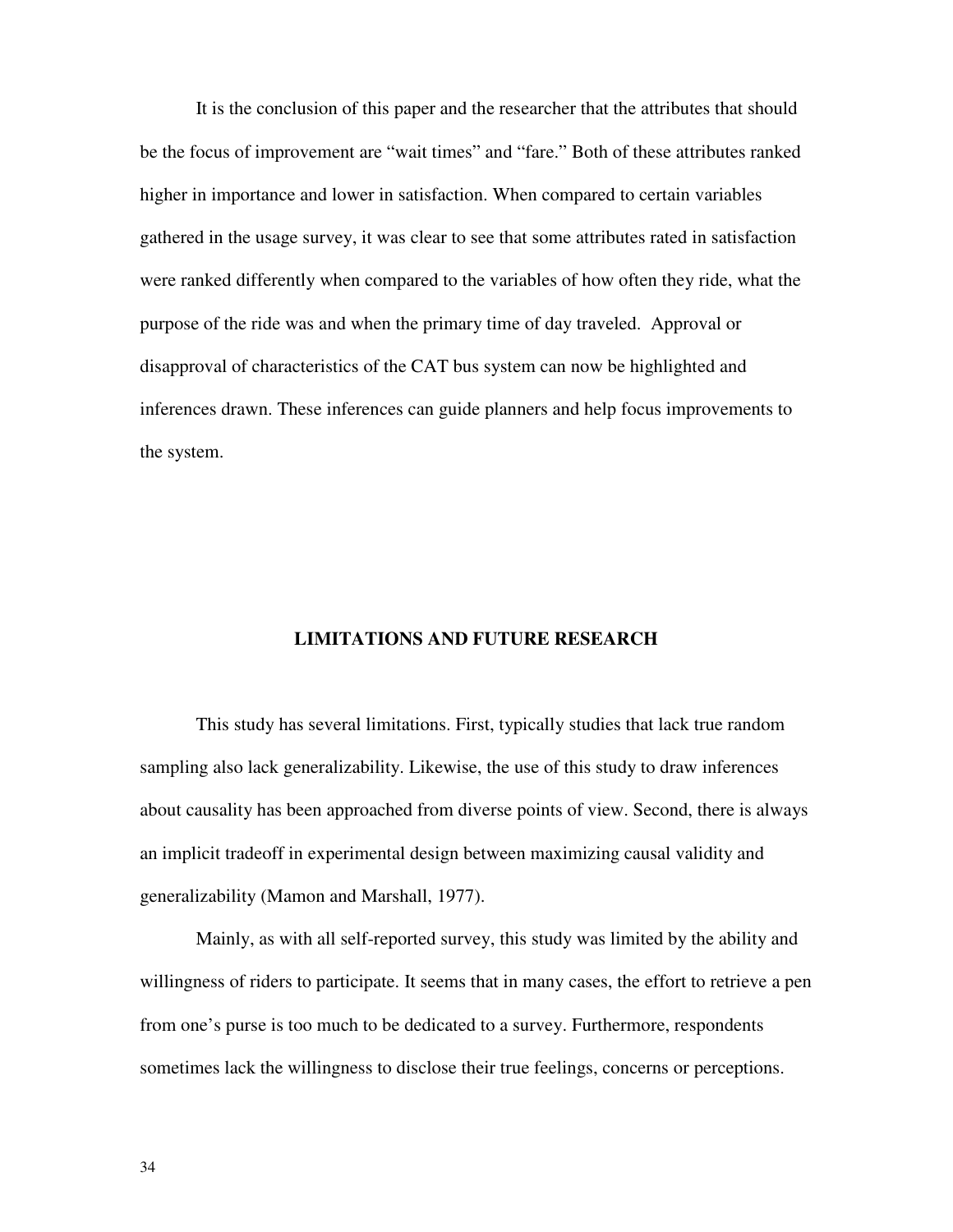Most importantly, there was no attempt made in this study to record the number of riders who refused to participate. Perhaps an analysis of the ratio of riders who agreed to take the survey versus the ones who refused might be useful in future research.

 Secondly, the time of year the survey was conducted might have had a direct effect on how riders answered. I conducted this survey in the late fall and the early winter. How riders ranked "wait time" or "shelters" might have been directly effected by the outside temperature. In future research one might consider administering surveys in all four seasons to compare and to control for seasonal effects.

One of the most evident limitations is the use of a convenience sample. Riders were approached as they boarded the bus. Although everyone was asked to participate in the survey, the large number of people that boarded at some stops did not allow for the time needed to explain the survey and its purpose to everyone. Convenience sampling degrades the value of the study by lacking applicability to other areas of the country. True random sampling of riders is needed in future studies.

Another limitation is the missing demographics of riders. Questions on gender, age, sex or race might rove useful in future studies. Demographic information of riders would allow comparisons to similar regions with similar demographics. Along those lines, the survey should also be offered in Spanish. The demographic make-up of the riders in the Valley calls for a bilingual researcher along with an optional Spanish survey. Future studies should include both a voluntary demographics section and Spanish and English surveys.

Given the limitations, it is incumbent upon the researcher to report an effort in regard to the criteria for maintaining credibility, dependability, and transferability of the data and subsequent conclusions (Hoover, 1965). These criteria are similar to the

35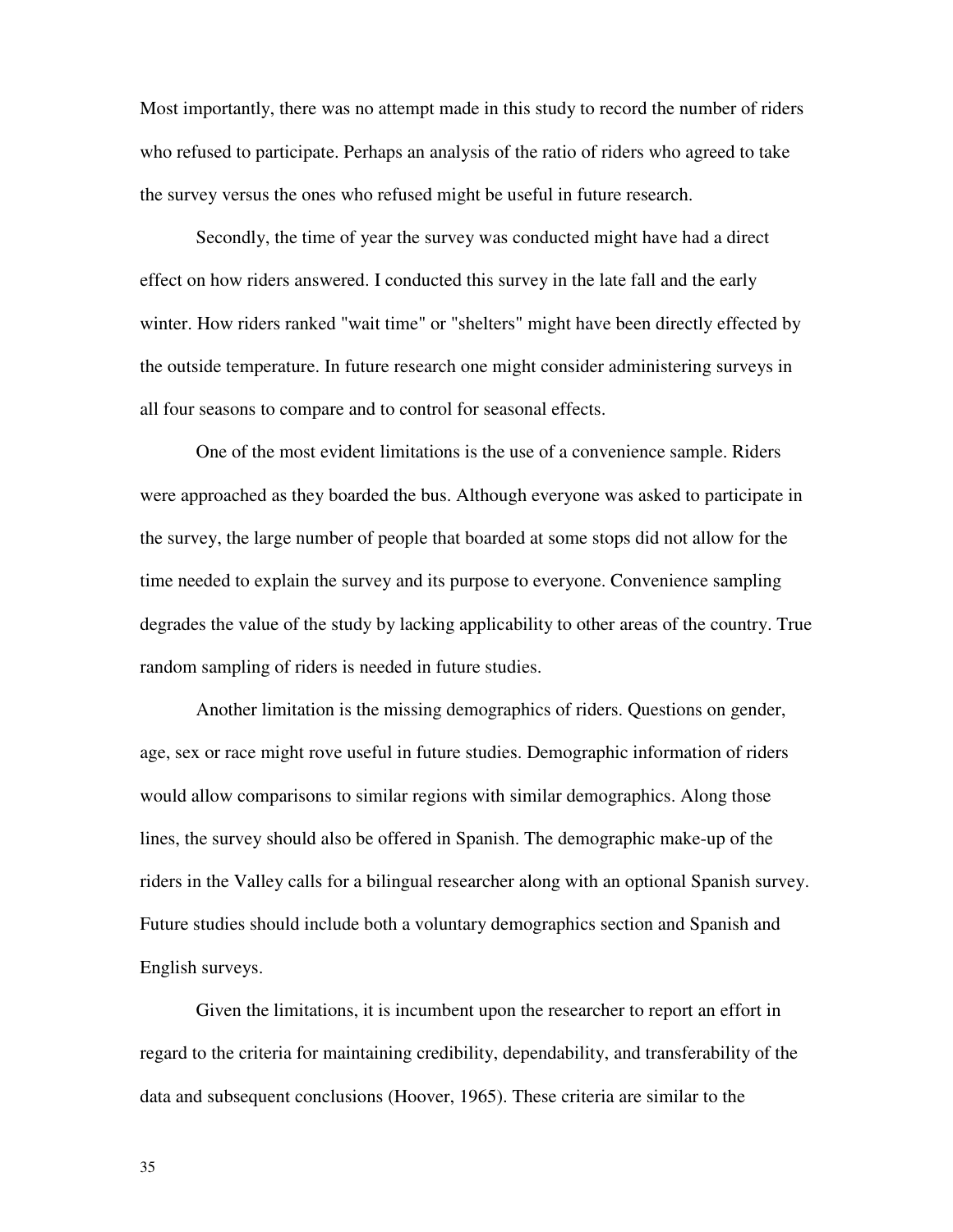concepts of internal and external validity, reliability and objectivity (Schutt, 2000). An attempt was made to gain credibility and dependability of the data through triangulation of questions, through validation of the data with the respondents and through interpretations of the data via analysis.

#### **CONCLUSION**

The research literature supports the need for ongoing studies of citizen satisfaction and implications on policy making. The research design was exploratory utilizing quantitative measures to address two questions: 1) which attributes of the CAT bus system do citizens feel are most important and 2) how satisfied are the riders with each of these attributes.

This paper represents a study of the public transportation system under the jurisdiction of the Regional Transportation Commission. The study is primarily exploratory in nature. Availability and convenience sampling was used on selecting the participants due to the large sampling frame and the time dedication of a census. The patrons selected expressed general satisfaction with their public transportation system and showed only a slight need for improvement.

For the first research question of which attributes will riders feel are most important, I selected wait time and on-time arrival of the buses as my hypothesis. In fact "schedule" and "shelters" were ranked one and two in importance respectively. Even though my hypothesis was incorrect, the two attributes of "wait time" and "on-time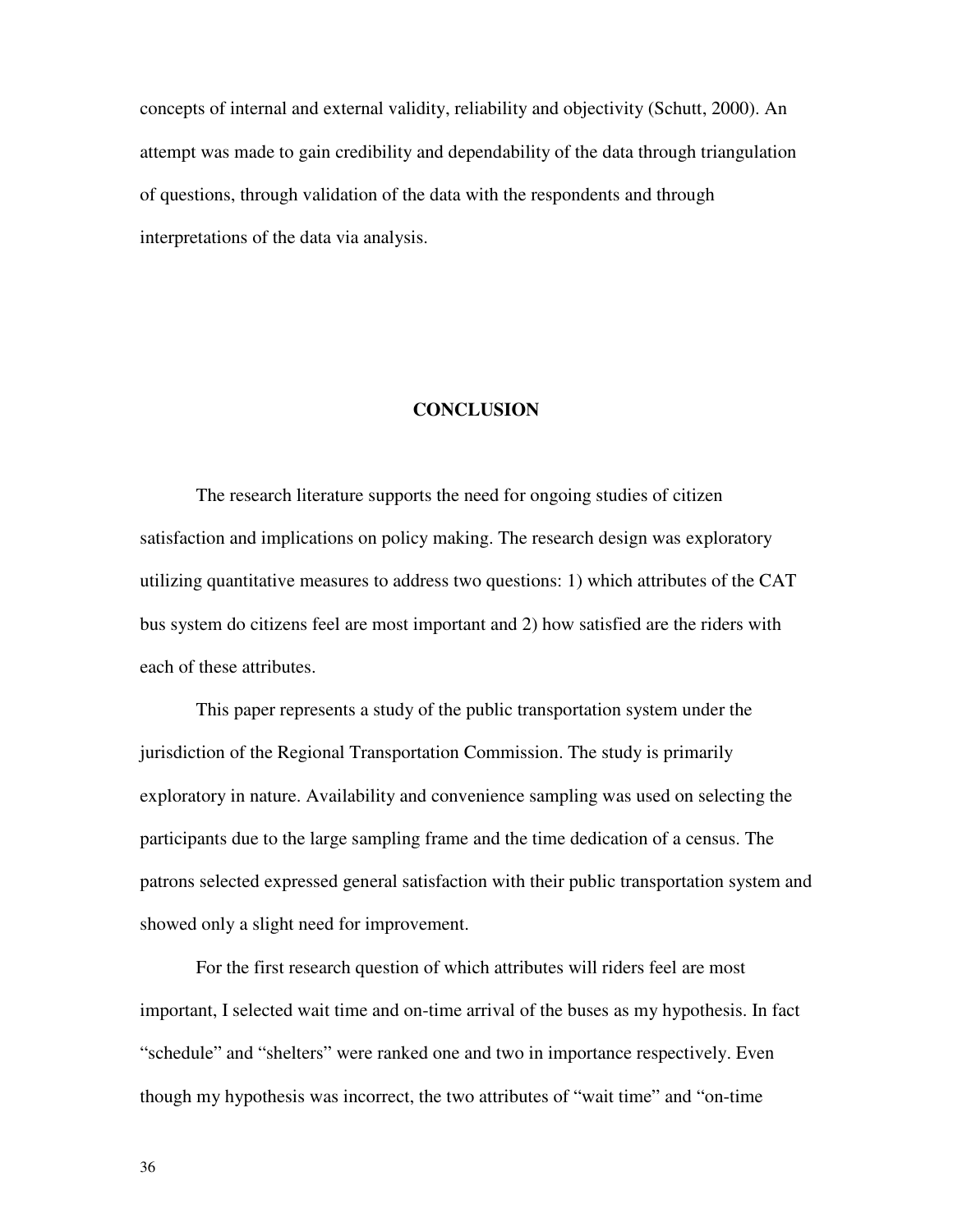arrival" did appear in the top five. I did not take into account Las Vegas' hot, sunny weather. "Schedule" was reasonably ranked number one in importance. Before a rider takes any attributes into affect, such as "wait time" and "on-time arrival," the rider must first feel that the bus will match his/her schedule and coincide with daily activities.

The second research question delivered a bigger surprise. Earlier I hypothesized that when asked about how satisfied patrons are with certain characteristics of the CAT bus system, riders might feel the need to rate satisfaction lower, perhaps to "get something off their chest," or to initiate change. However, I did not experience this. Overall, riders of the CAT bus system responded favorably.

On the surface this study was intended to generate information and hypotheses concerning the satisfaction of riders of the CAT bus. Thus this study is a contribution to the area's understanding of the citizen's transportation needs. However, just beyond the scope of the study lies a simple purpose. Throughout this paper, a common theme seems to take shape. It is the idea of people as individuals with needs, each unique and relevant. For the most part decisions are made for us and for the most part that's a good thing. Qualified individuals have been elected to the Regional Transportation Commission through a democratic process and have been charged with the task of making decisions. However it remains important to gather input from the people. Riders of the CAT bus system have a close and intimate relationship with and more importantly knowledge about their bus system. The riders are a unique, invaluable and indispensable resource when it comes to planning for a city's or county's mass transit system.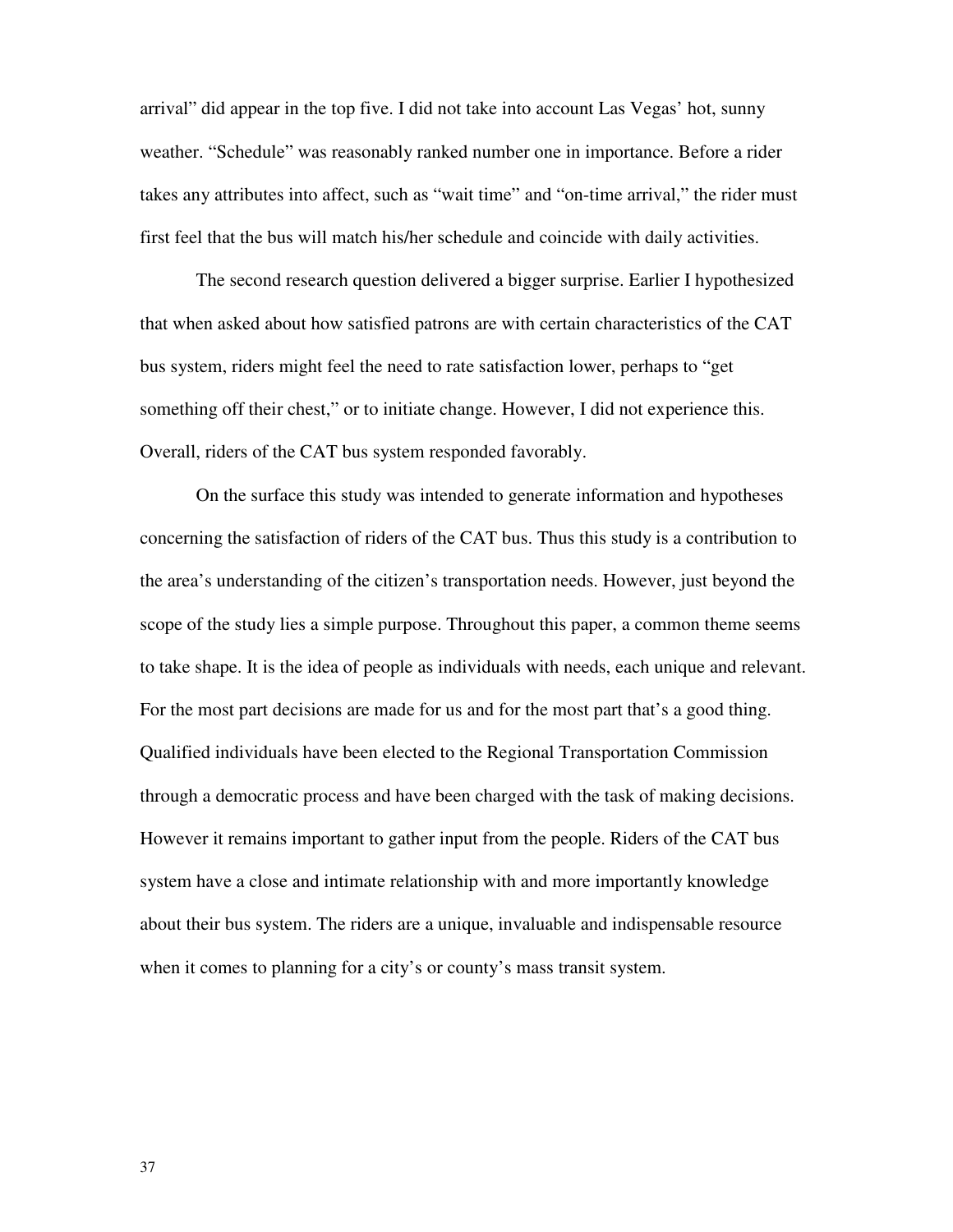## **REFERENCES**

- Goldstein, Gerald S. & Moses, Leon N. (1975). "Transportation controls and the Spatial Structure of Urban Areas," *Emerging Structural Changes in Transport and Public Utilites.* May, vol. 65 no 2, pp. 289-294
- Gunthier, Howard L. & Mitchelson, Ronald L. (1981). "Attribute Importance and Mode Satisfaction in Travel Mode Choice Research," *Economic Geography.* Oct, vol. 57, no 4, pp. 348-361.
- Hamman, John A. (1993). "Universalism, Program Development, and the Distribution of Federal Assistance," *Legislative Studies Quarterly.* Nov. vol. 18, no. 4 pp. 553- 568
- Hoover, Edgar M. (1965). "Motor Metropolis: Some Observations on Urban Transportation America," *Journal of Industrial Economics.* Jun. vo.13, no. 3, pp. 177-192
- Horton, Frank E. (1973). "Mass Transit Utilization: Individual Response Data Inputs," *Economic Geography.* Apr. vol. 49, no. 2, pp. 122-133
- Malone, Kevin (kmalone@dmv.state.nv.us). "RE: Las Vegas numers." E-mail to Steven Farshid (stevenfarshid@hotmail.com). 15 Nov. 2003.
- Manski, Charles F. (1979). "The Zero Elasticity Rule for Pricing a Governmental Service: A Summary of Findings," *The Bell Journal of Economics.* Mar. vol. 10, no. 1, pp. 211-223.
- Merewitz, Leonard (1972). "Public Transportation: Wish Fulfillment and reality in the San Francisco Bay Area," *The American Economic Review.* vol. 62, no. ½, pp 78- 86.